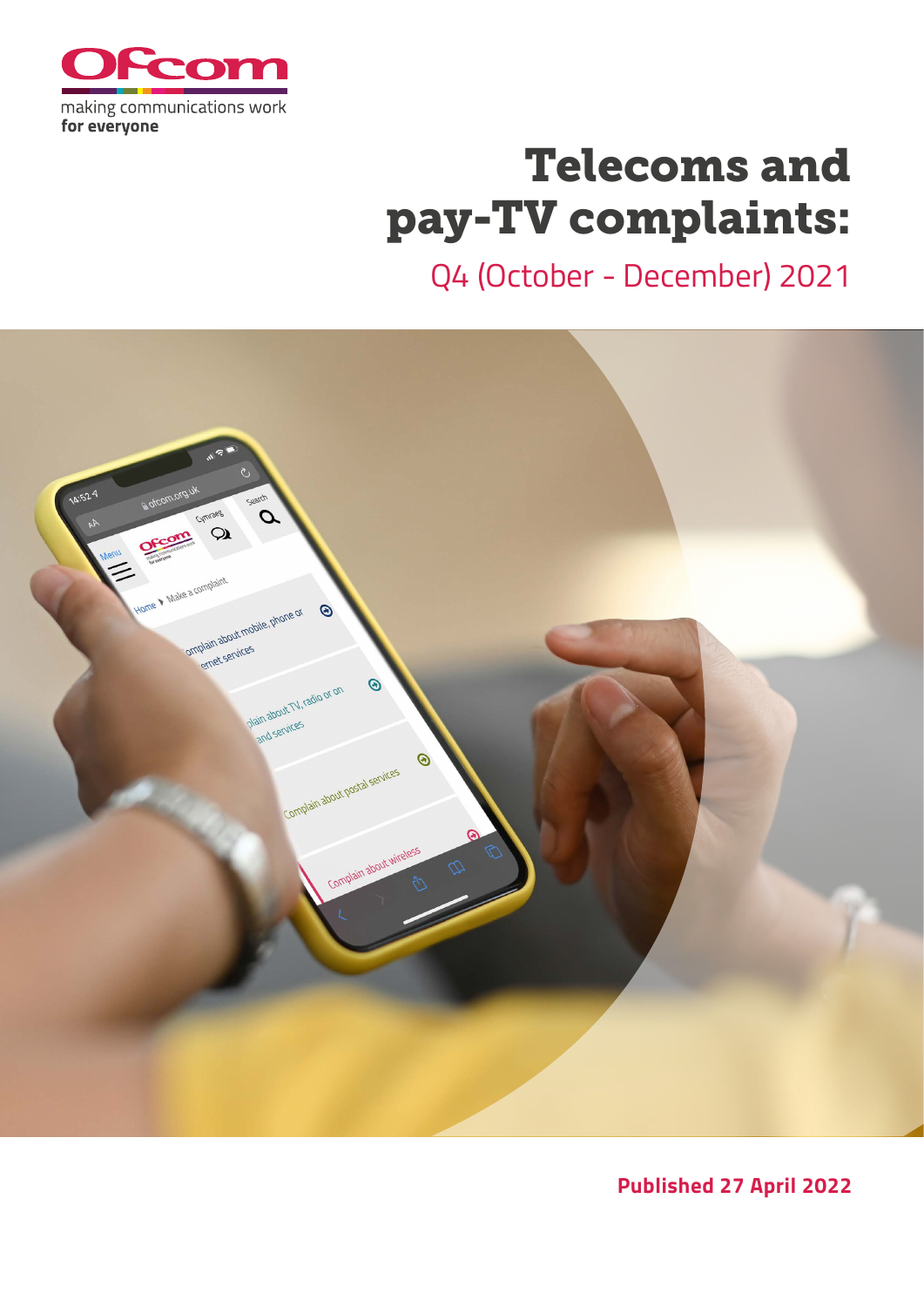# **Contents**

### **Section**

| 1. Overview                                                    | 3  |
|----------------------------------------------------------------|----|
| 2. Complaints about the broadband universal service obligation | 8  |
| 3. Trend data                                                  | 9  |
| 4. Background                                                  | 15 |
| <b>Annex</b>                                                   |    |
| A1. Telecoms and pay-TV complaints: detailed methodology       | 18 |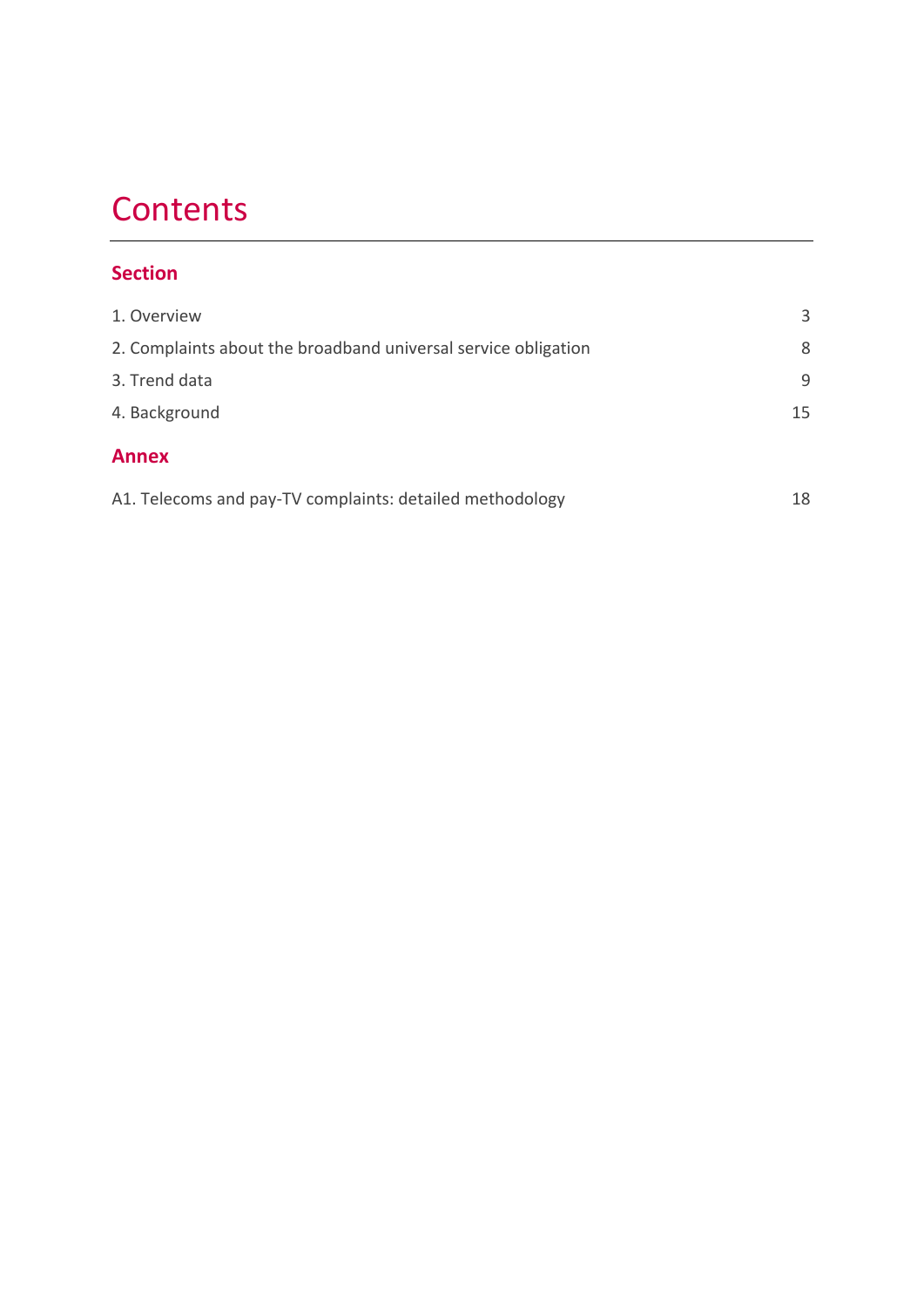# <span id="page-2-0"></span>1. Overview

As the UK's communications regulator, Ofcom receives complaints from consumers about their landline, fixed broadband, pay-monthly mobile and pay-TV services. To better understand the reasons for dissatisfaction among residential customers in our sectors, we compile that data and determine the number of complaints received by provider and by service. To compare the performance of providers, on a quarterly basis we publish the number of complaints that we received about them relative to the size of their customer bases (i.e. per [1](#page-2-1)00,000 customers).<sup>1</sup>

The data in this report, gathered during October – December 2021, covers complaints that we received at a time where Covid-19 related measures continued to relax across the UK.

In Q4 2021, complaints to Ofcom decreased slightly. This follows decreases in last quarter's complaint volumes which were at already historically low levels. Notably, nearly all providers across all sectors saw reductions in their relative volume of complaints or maintained the levels from the previous quarter.

<span id="page-2-1"></span><sup>&</sup>lt;sup>1</sup> All complaints volumes are displayed per 100,000 subscribers except where otherwise stated. All figures are rounded to the nearest whole number except where they are less than 0.5. Where operators have the same score when rounded this way, results are ranked in the table based on their unrounded value. Actual measurable difference may in some cases be less than one complaint per 100,000. The industry averages are limited to those providers included in this report. All complaints data is recorded by Ofcom's Consumer Contact Team.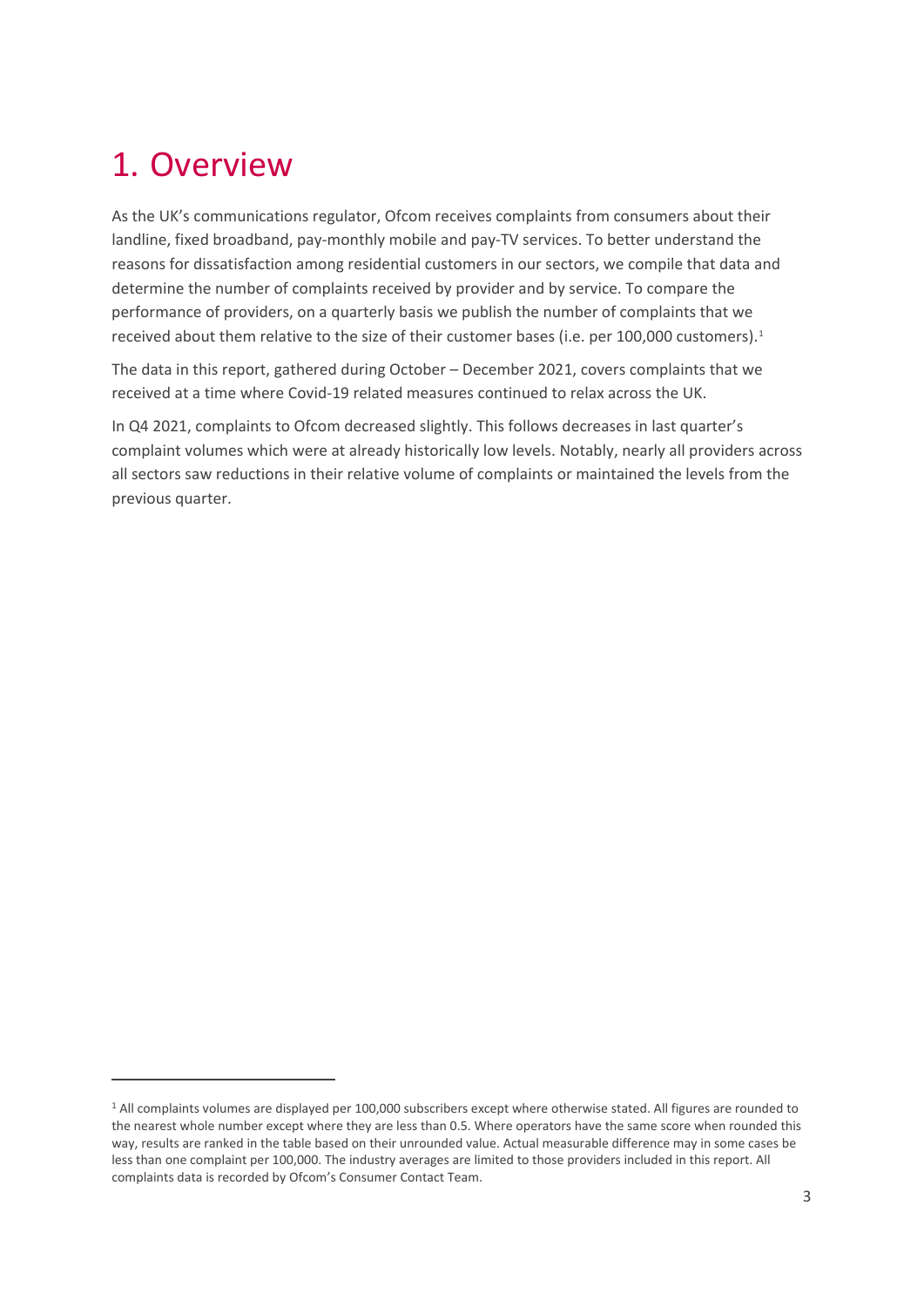# **Fixed broadband**



- Sky and EE generated the lowest volume of fixed broadband complaints per 100,000 subscribers in Q4 [2](#page-3-0)021.<sup>2</sup>
- Shell Energy generated the highest volume of fixed broadband complaints per 100,000 subscribers.
	- Shell Energy's main complaint drivers were faults, service and provisioning issues (44%); complaints handling (25%); and billing, pricing and charges (21%).
- TalkTalk, Vodafone and Virgin Media also generated complaint volumes above the industry average.
- Drivers of complaints across the sector related to faults, service and provisioning issues (44%); complaints handling (25%); and billing, pricing and charges (16%).

<span id="page-3-0"></span> $2$  Where the actual measurable difference between providers' number of complaints per 100,000 customers is less than 1, we consider their results to be comparable. Here, the following fixed broadband providers' number of complaints per 100,000 customers should be considered comparable: 1. Sky and EE; 2. BT and Plusnet; 3. Plusnet and industry average; 4. Virgin Media and Vodafone; and 5. Vodafone and TalkTalk.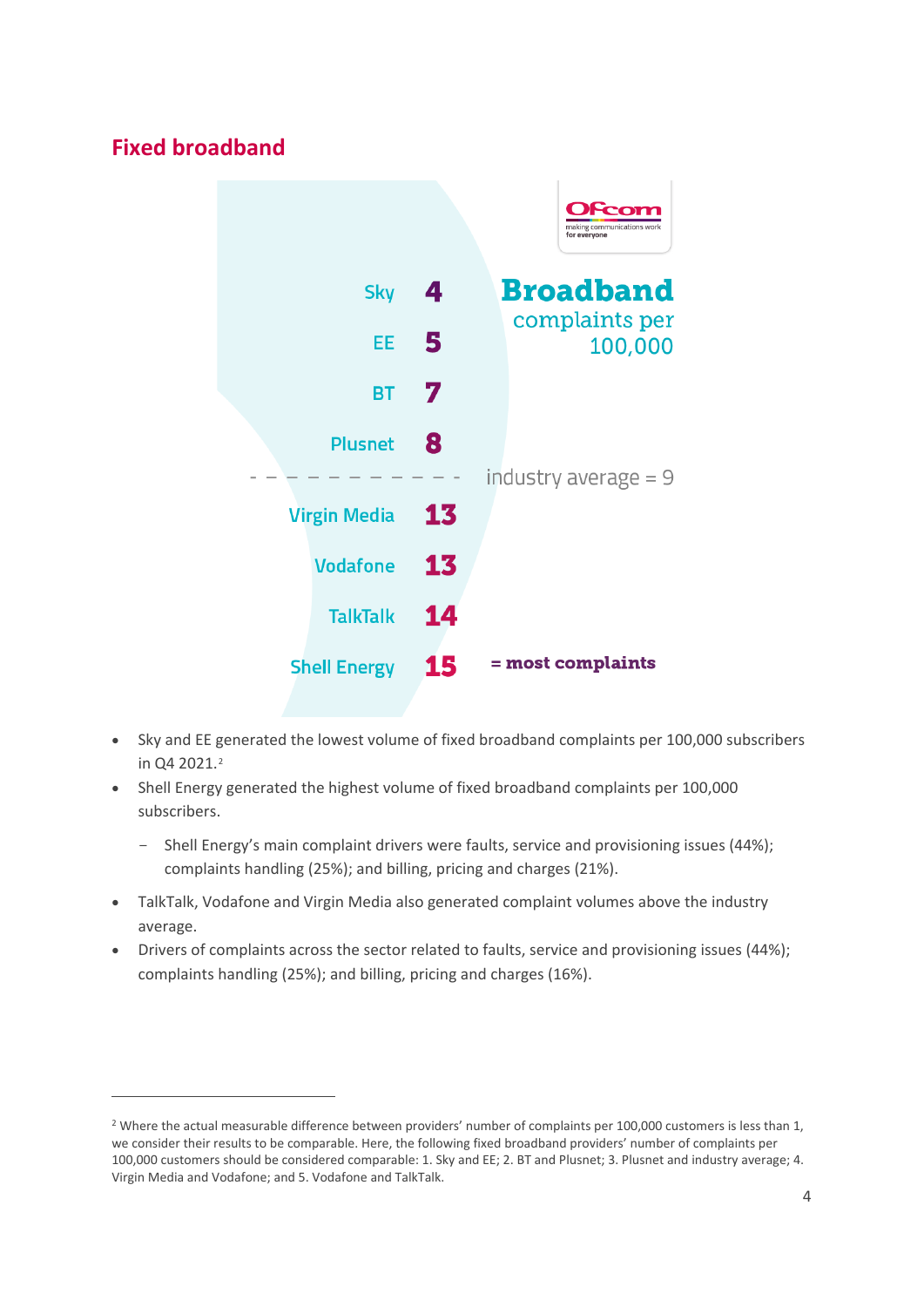# **Landline**



- Sky and EE generated the lowest volume of landline complaints per 100,000 subscribers in Q4 2021.[3](#page-4-0)
- TalkTalk and Shell Energy generated the highest volume of landline complaints per 100,000 subscribers.
	- TalkTalk's main complaint drivers were faults, service and provisioning issues (29%); complaints handling (28%); and billing, pricing and charges (21%).
	- Shell Energy's main complaint drivers were faults, service and provisioning issues (44%); complaints handling (31%); and billing, pricing and charges (19%).
- Virgin Media also generated complaints above the industry average.
- The main drivers of complaints across landline providers related to faults, service and provisioning issues (36%); complaints handling (25%); and billing, pricing and charges (19%).

<span id="page-4-0"></span><sup>&</sup>lt;sup>3</sup> Where the actual measurable difference between providers' number of complaints per 100,000 customers is less than 1, we consider their results to be comparable. Here, the following landline providers' number of complaints per 100,000 customers should be considered comparable: 1. Sky and EE; 2. BT, Vodafone, Plusnet and industry average; 3. Shell Energy and TalkTalk.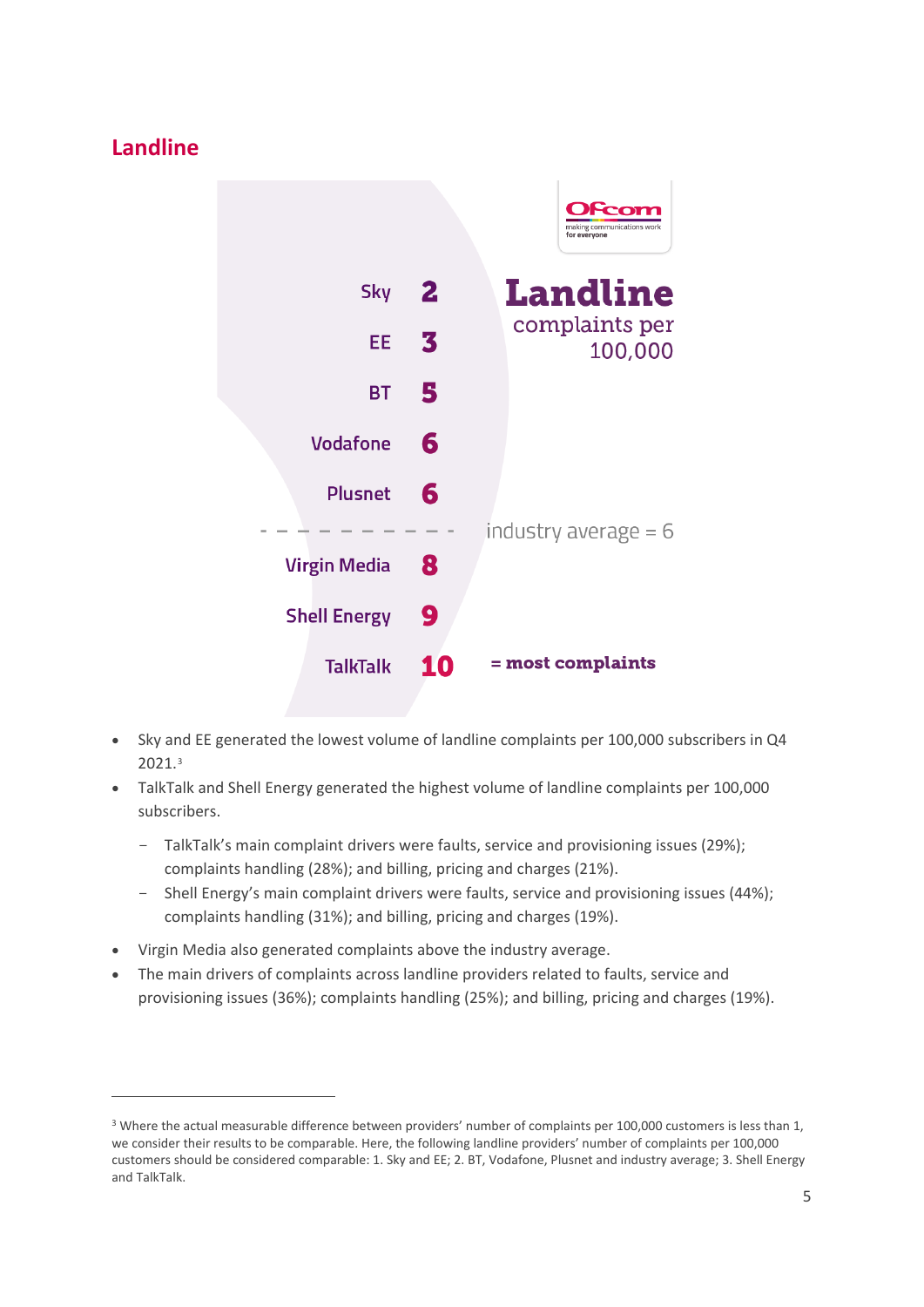# **Pay-monthly mobile**



- Tesco Mobile, Sky Mobile, EE, iD Mobile and BT Mobile generated the lowest volume of paymonthly mobile complaints per 100,000 subscribers in Q4 2021.[4](#page-5-0)
- Virgin Mobile and Vodafone generated the highest volume of pay-monthly mobile complaints per 100,000 subscribers:
	- Virgin Mobile's main complaint drivers related to complaints handling (32%); faults, service and provisioning issues (27%); and billing, pricing and charges (23%).
	- Vodafone's main complaint drivers related to complaints handling (34%); billing, pricing and charges (25%); and changing provider (21%).
- Three also generated complaints above the industry average.
- The main drivers of complaints across pay-monthly mobile providers were complaints handling (29%); faults, service and provisioning issues (25%); and billing, pricing and charges (21%).

<span id="page-5-0"></span><sup>4</sup> The actual measurable difference between the following pay-monthly mobile providers' number of complaints per 100,000 customers was less than one and so their results should be considered comparable: 1. Tesco Mobile, Sky Mobile, EE, iD Mobile and BT Mobile; 2. Sky Mobile, EE, iD Mobile, BT Mobile, O2 and industry average; 3. iD Mobile, BT Mobile, O2, industry average, Three and Vodafone; 4. Vodafone and Virgin Mobile.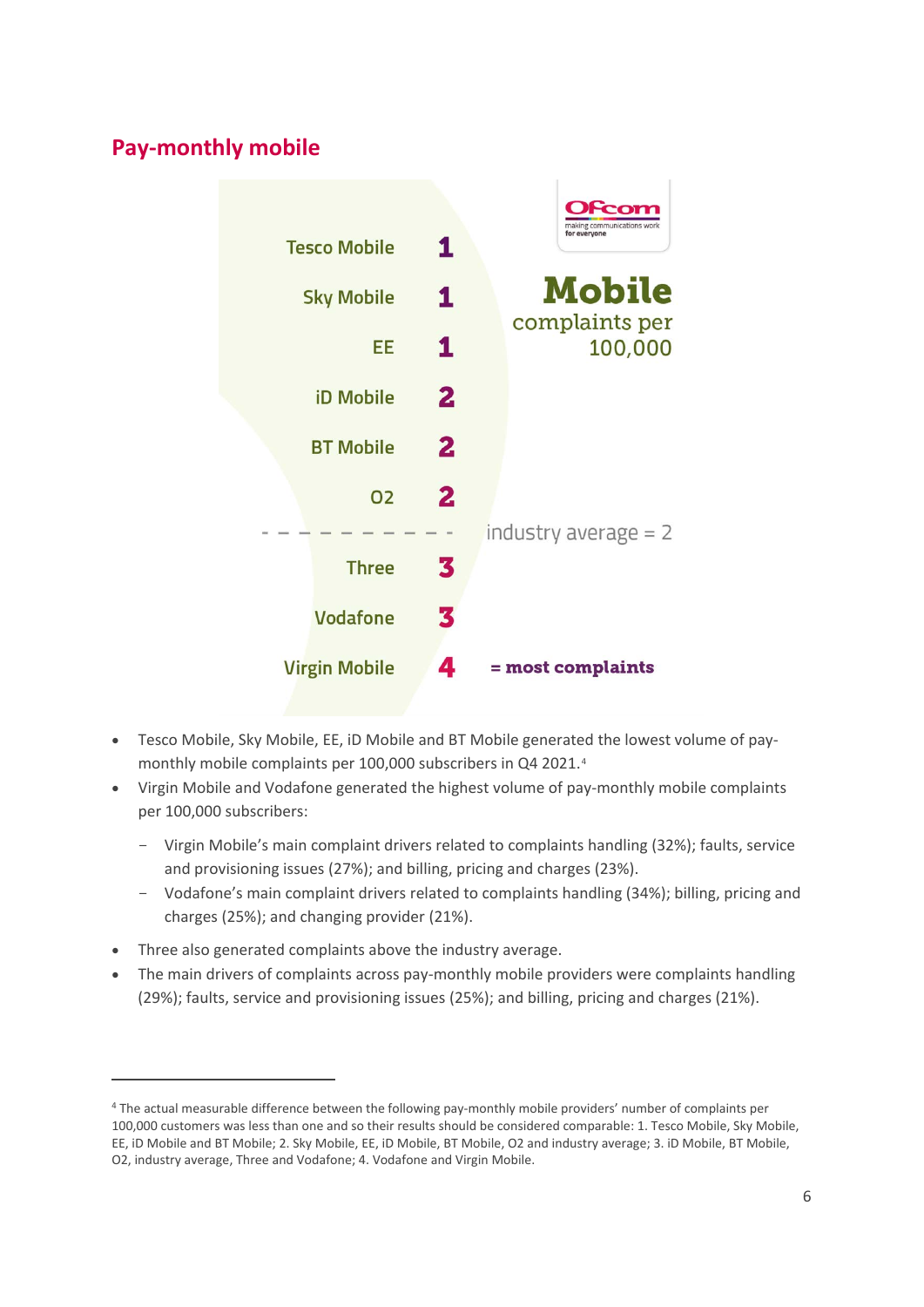#### **Pay TV**



- Sky generated the lowest volume of pay-TV complaints per 100,000 subscribers in Q4 2021.[5](#page-6-0)
- Virgin Media generated the highest volume of pay-TV complaints per 100,000 subscribers.
	- Virgin Media's main complaint drivers related to complaints handling (28%); billing, pricing and charges (28%); and faults, service and provisioning issues (24%).
- BT and TalkTalk also generated complaints above the industry average.
- The main drivers of complaints across pay-TV providers were billing, pricing and charges (28%); complaints handling (27%); and faults, service and provisioning issues (25%).

<span id="page-6-0"></span><sup>5</sup> The actual measurable difference between the following pay TV providers' number of complaints per 100,000 customers was less than one and so their results should be considered comparable: 1. Industry average and TalkTalk; and 2. TalkTalk and BT.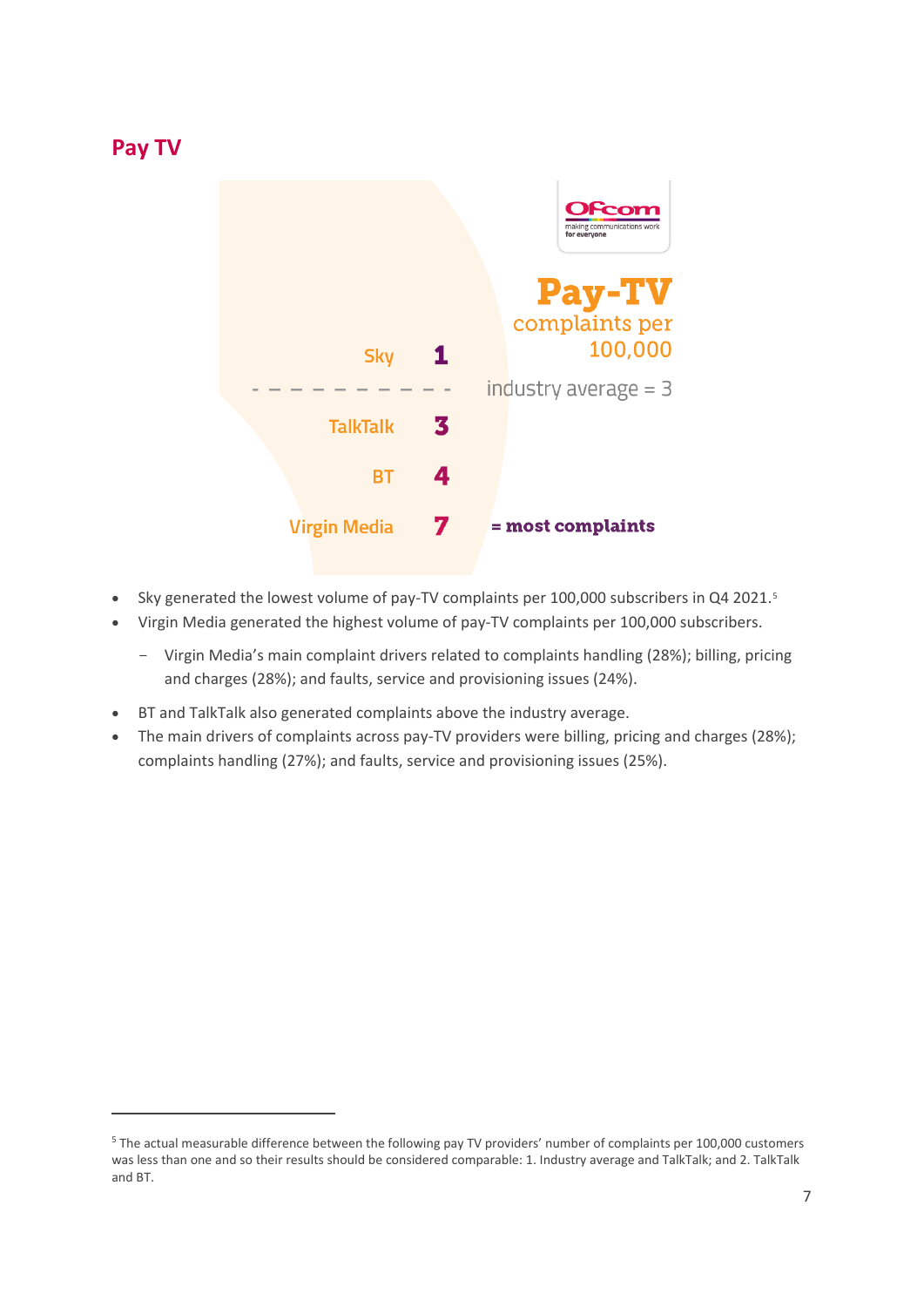# <span id="page-7-0"></span>2. Complaints about the broadband universal service obligation

- 2.1 The broadband universal service obligation (USO) launched on 20 March 2020, giving consumers the right to request a decent and affordable broadband connection of at least 10Mbit/s download.<sup>[6](#page-7-1)</sup> Consumers can request these connections from universal service providers BT and KCOM.
- 2.2 Ofcom has a duty to monitor the universal service providers' implementation of the broadband USO. We publish the number of complaints that BT has generated in relation to it in Table 1 below.[7](#page-7-2)
- 2.3 In Q4 (October December) 2021, BT generated complaints about its provision of the broadband USO. We have not included these complaints in our reported figure for BT's broadband complaints per 100,000 subscribers, as the USO is a service that BT alone is required to offer among the providers covered in this report and it is at a relatively early stage in the delivery of this service.

|                      | <b>BT USO complaints</b> |
|----------------------|--------------------------|
| Q1 2020 <sup>9</sup> | $\overline{7}$           |
| Q2 2020              | 53                       |
| Q3 2020              | 46                       |
| Q4 2020              | 59                       |
| Q1 2021              | 19                       |
| Q2 2021              | 13                       |
| Q3 2021              | 10                       |
| Q4 2021              | 9                        |

#### **Table 1: Complaints to Ofcom about BT's provision of the broadband USO: Q1 2020 – Q4 2021[8](#page-7-3)**

<span id="page-7-1"></span><sup>&</sup>lt;sup>6</sup> The USO sets out other technical characteristics for a decent broadband service, including providing 1Mbit/s upload speed.

<span id="page-7-2"></span><sup>&</sup>lt;sup>7</sup> We will not report on KCOM complaints. KCOM states that all customers in the Hull area, where it is the universal service provider, can order an affordable service that meets the technical specification of the broadband USO and thus there are no premises in the Hull area that will need a broadband USO connection.

<span id="page-7-3"></span><sup>&</sup>lt;sup>8</sup> Table 1 sets out the number of broadband USO complaints that Ofcom's Consumer Contact Team has received. It does not include complaints that consumers made directly to BT. BT's latest report on broadband USO complaints it has received can be foun[d here.](https://www.bt.com/content/dam/bt-plc/assets/documents/about-bt/policy-and-regulation/download-centre/2021/bt-report-on-progress-against-the-broadband-uso-october-2021.pdf)<br><sup>9</sup> The broadband USO launched on 20 March 2020. This figure covers complaints received during 20-31 March 2020.

<span id="page-7-4"></span>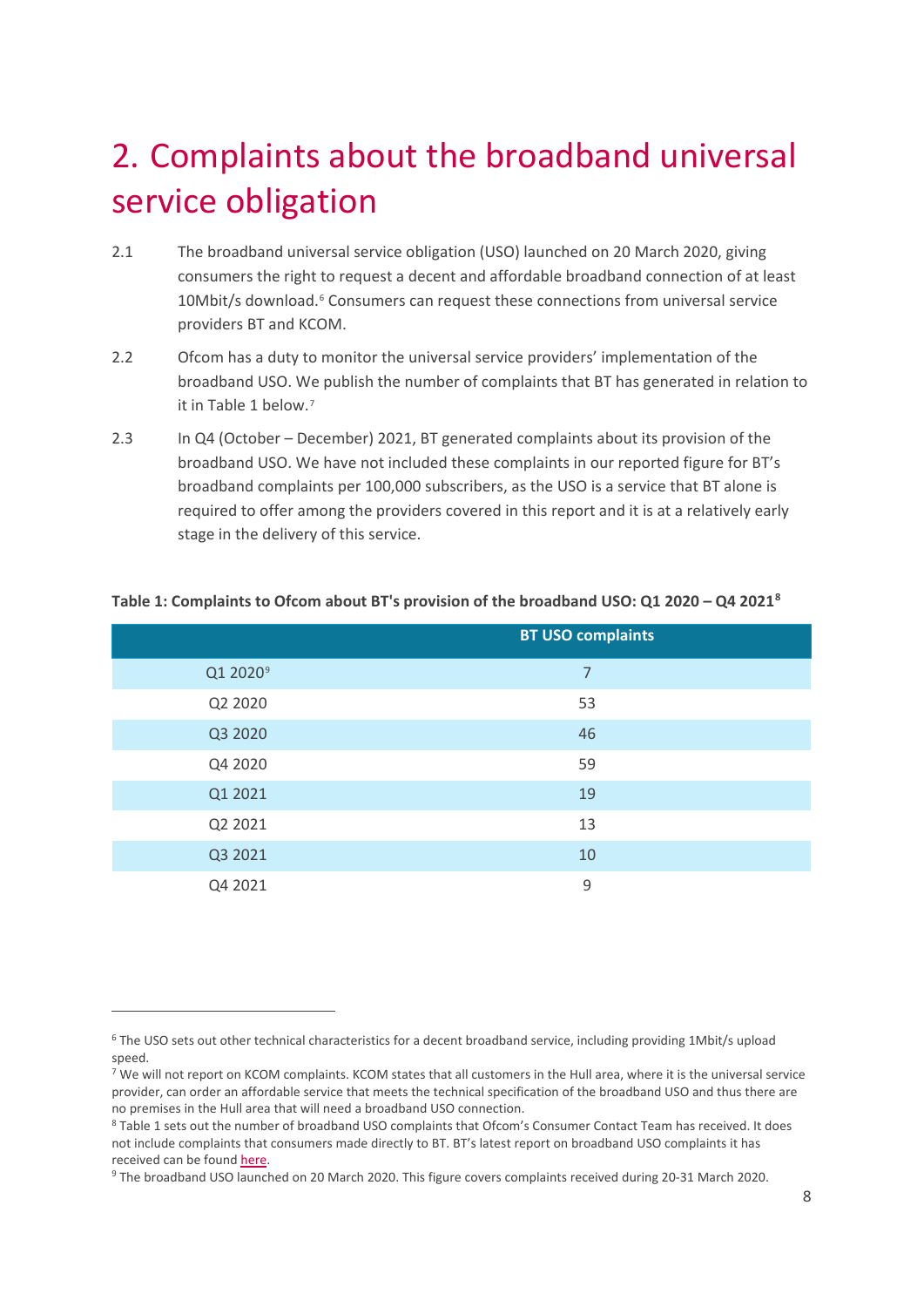# <span id="page-8-0"></span>3. Trend data

## **Introduction**

- 3.1 This section sets out trend data on the complaints that Ofcom has received from residential customers about landline, fixed broadband, pay-monthly mobile and pay-TV services, by communications provider.<sup>[10](#page-8-1)</sup>
- 3.2 The data on complaints by provider (Figure 2 Figure 5) is presented on a quarterly basis from Q1 (January – March) 2020 to Q4 (October – December) 2021 inclusive.[11](#page-8-2) Only providers that have a market share of 1.5% or more in the relevant market are included in the report. For the period covered we report complaints per 100,000 subscribers.
- 3.3 An [interactive tool](https://www.ofcom.org.uk/research-and-data/multi-sector-research/telecoms-complaints-data/telecoms-and-pay-tv-complaints-interactive-data-q4-2021) accompanies this report, which has now been updated to include Q4 2021 data. It allows readers to search for the data easily (for instance by service or provider) and to make comparisons between different providers.

<span id="page-8-1"></span> $10$  The industry averages reflect complaints about the providers included in this report only. All complaints data is sourced from Ofcom's Consumer Contact Team. As detailed in our Q2 2014 report, we have determined that the current complaint ratios for pay-as-you-go (PAYG) mobile services are too small to enable meaningful comparisons. This remains the case and, as of the Q3 2017 report, we have not reported PAYG trend data. However, data about PAYG complaints is accessible in th[e csv file](https://www.ofcom.org.uk/__data/assets/file/0031/235597/Q4-2021-Complaints-report.csv) that accompanies this report. As of Q4 2021, we have not included the monthly trend data for each service in the csv file.

<span id="page-8-2"></span><sup>&</sup>lt;sup>11</sup> Figure 1 shows complaint volumes by service dating back to: Q1 (January – March) 2011 for fixed broadband and landline services; Q2 (April – June) 2011 for pay-monthly mobile services; and Q4 (October – December) 2011 for pay-TV services.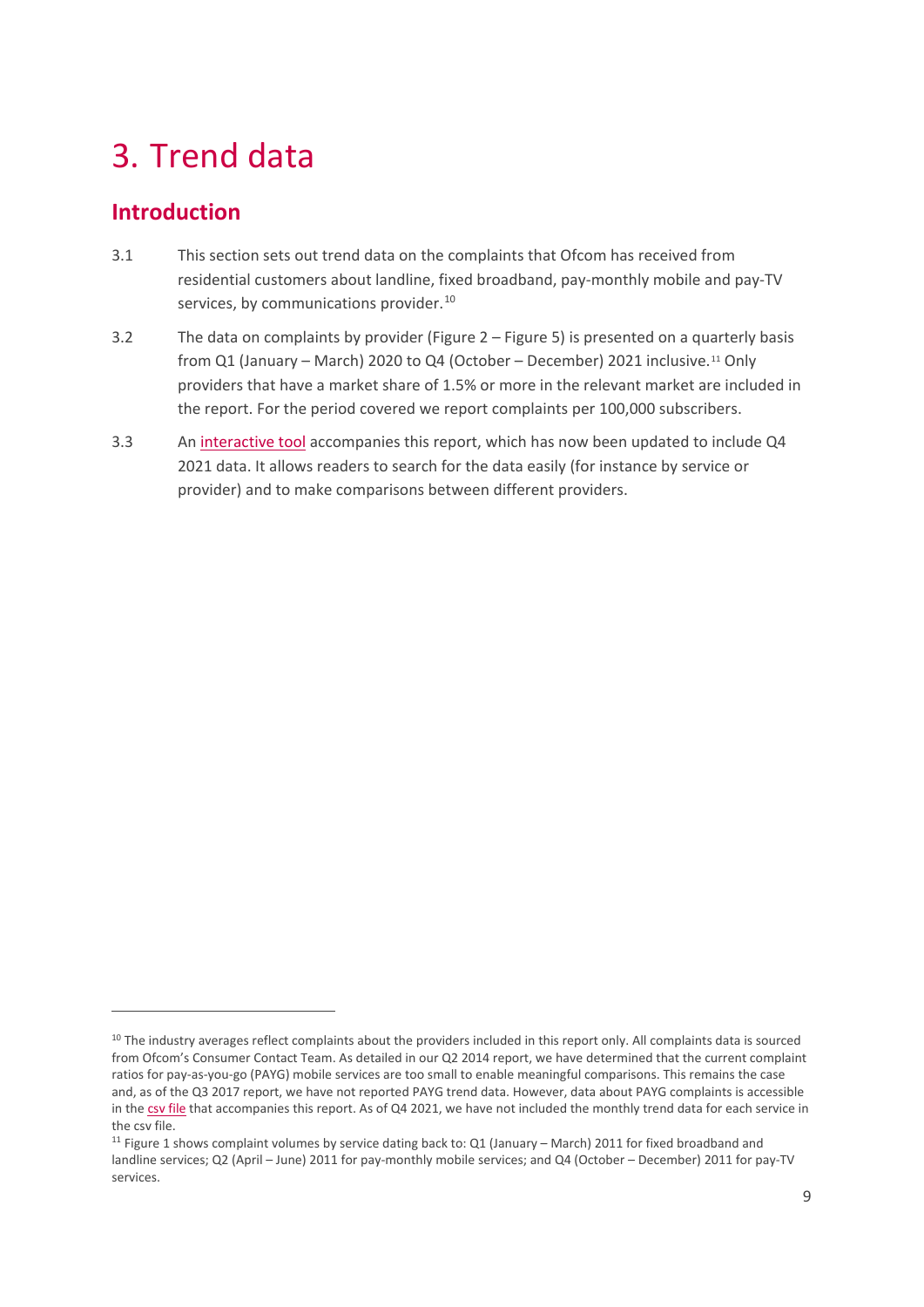# **Complaints by service**

- 3.4 The relative volume of complaints per 100,000 subscribers for fixed broadband decreased in Q4 2021 by comparison to Q3 2021.<sup>[12](#page-9-0)</sup> Complaints for landline, mobile pay-monthly and pay-TV remained the same.
- 3.5 Taking a year-on-year comparison, the relative volume of complaints for fixed broadband, landline, pay TV and mobile pay-monthly again decreased in Q4 2021 by comparison with Q4 2020.
- 3.6 Figure 1 shows that fixed broadband services continue to generate the most complaints per 100,000 subscribers of the services covered in the report.

#### **Figure 1: Relative volume of complaints per service per 100,000 subscribers: Q1 2011 – Q4 2021**



<span id="page-9-0"></span><sup>&</sup>lt;sup>12</sup> Due to a change in methodology in November 2019, the industry average figures for pay-TV complaints per 100,000 subscribers prior to Q2 2018 should not be considered comparable to those from Q2 2018. In addition, the pay-monthly mobile industry average from Q4 2019 should not be compared with the industry average prior to Q4 2019. This follows a methodological data improvement, made in agreement with Ofcom, to how Vodafone records consumer and business tariff subscribers.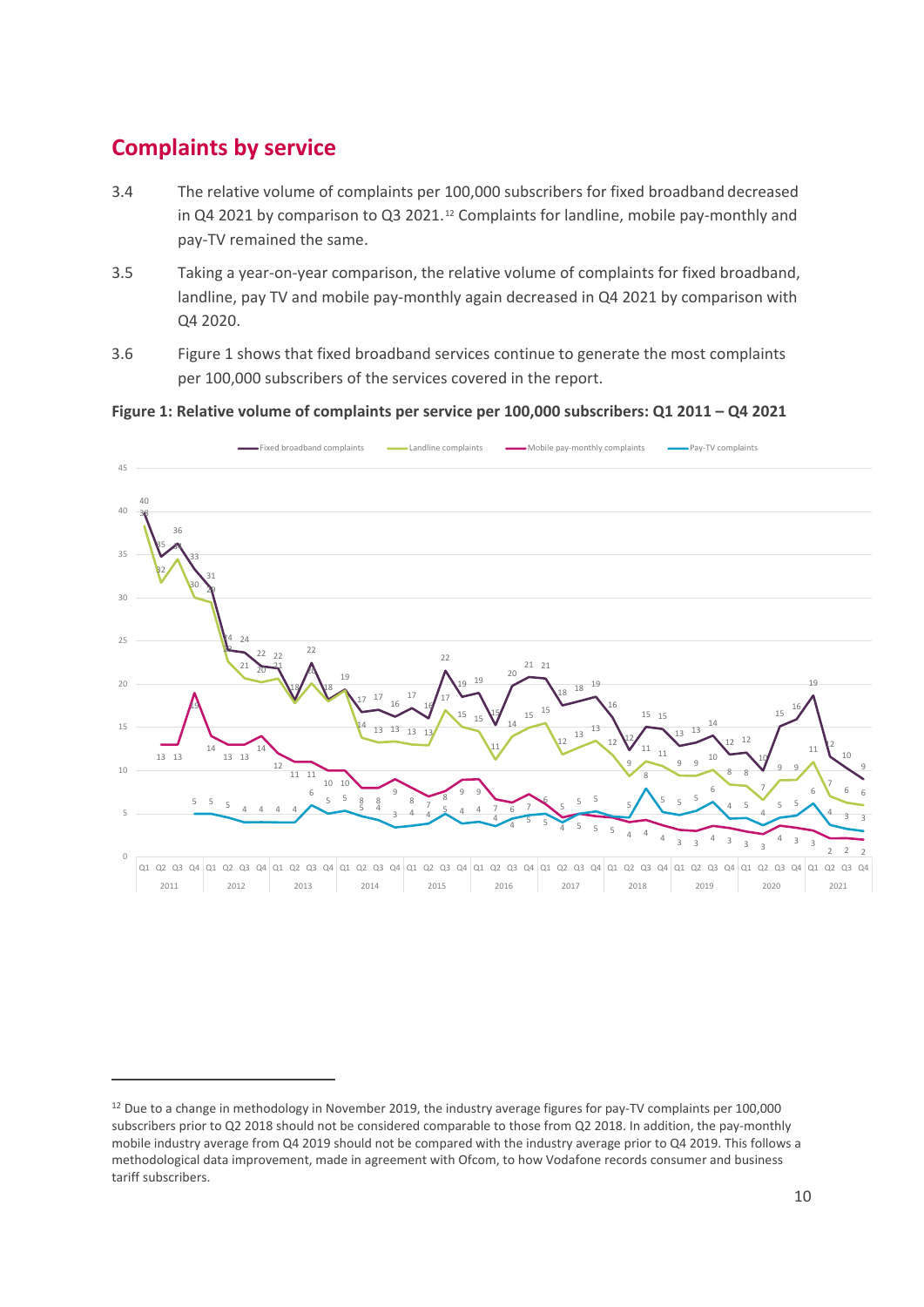3.7 Figure 2 shows fixed broadband complaints per 100,000 subscribers for the Q1 2020 – Q4 2021 period. [13](#page-10-0), [14](#page-10-1)



**Figure 2: Fixed broadband complaints per 100,000 subscribers: Q1 2020 – Q4 2021** 

<span id="page-10-0"></span><sup>&</sup>lt;sup>13</sup> In Q4 2021, the actual measurable difference between the following fixed broadband providers' number of complaints per 100,000 customers was less than 1 and so their results should be considered comparable: 1. Sky and EE; 2. BT and Plusnet; 3. Plusnet and industry average; 4. Virgin Media and Vodafone; and 5. Vodafone and TalkTalk.

<span id="page-10-1"></span><sup>&</sup>lt;sup>14</sup> Vodafone's fixed broadband results from Q4 2019 to Q2 2021 have been adjusted to rectify discrepancies in its subscriber submissions. Some of Vodafone's results over this period changed, with the number of complaints per 100,000 customers increasing: from 24 to 25 in Q1 2021, from 30 to 31 in Q4 2020, from 21 to 22 in Q2 2020, and from 23 to 25 in Q1 2020. These changes do not materially impact the rankings previously reported.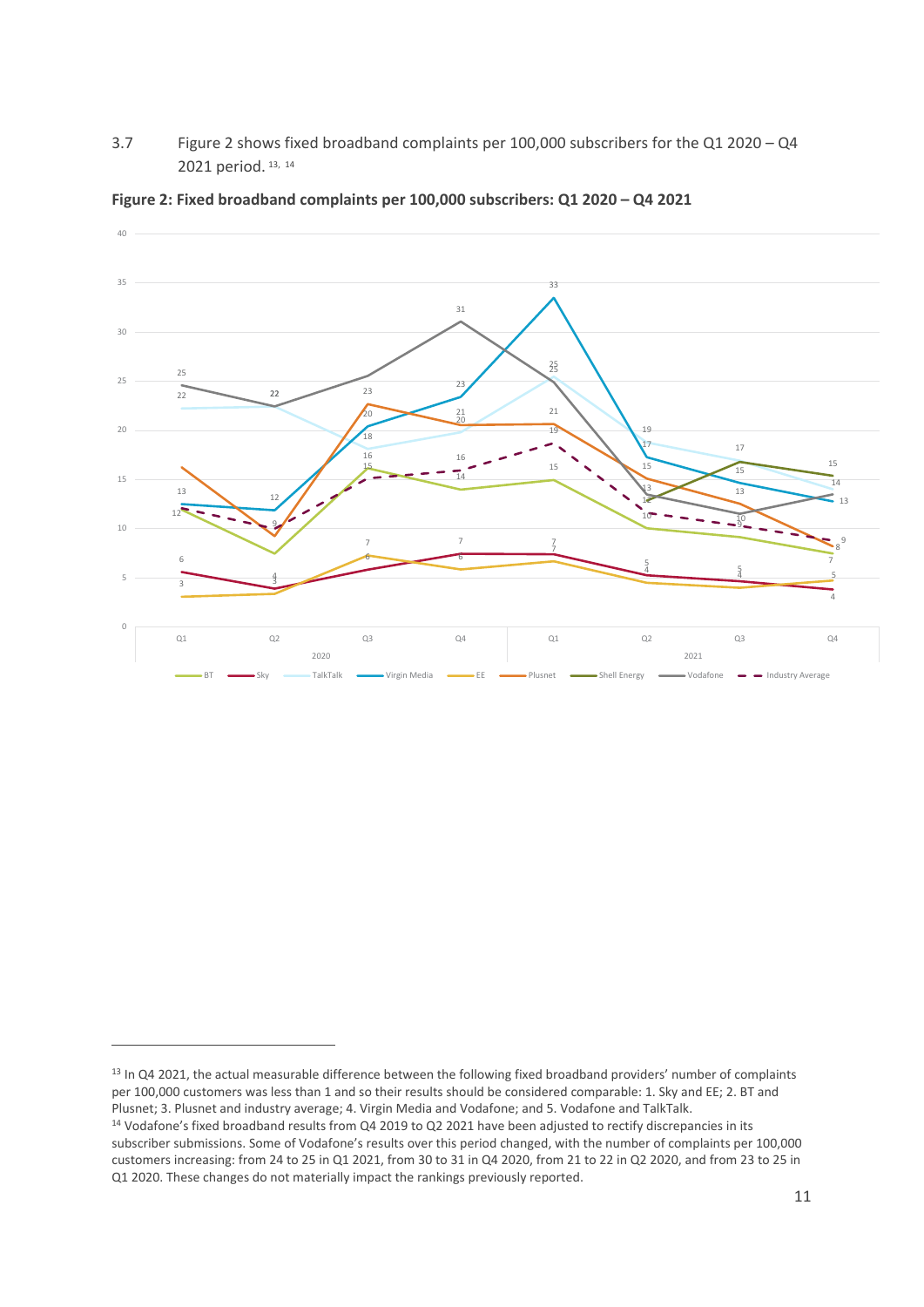3.8 Figure 3 shows landline complaints per 100,000 subscribers for the Q1 2020 – Q4 2021 period.[15](#page-11-0)



**Figure 3: Landline complaints per 100,000 subscribers: Q1 2020 – Q4 2021**

<span id="page-11-0"></span><sup>&</sup>lt;sup>15</sup> In Q4 2021, the actual measurable difference between the following landline providers' number of complaints per 100,000 customers was less than one and so their results should be considered comparable: 1. Sky and EE; 2. BT, Vodafone, Plusnet and industry average; 3. Shell Energy and TalkTalk.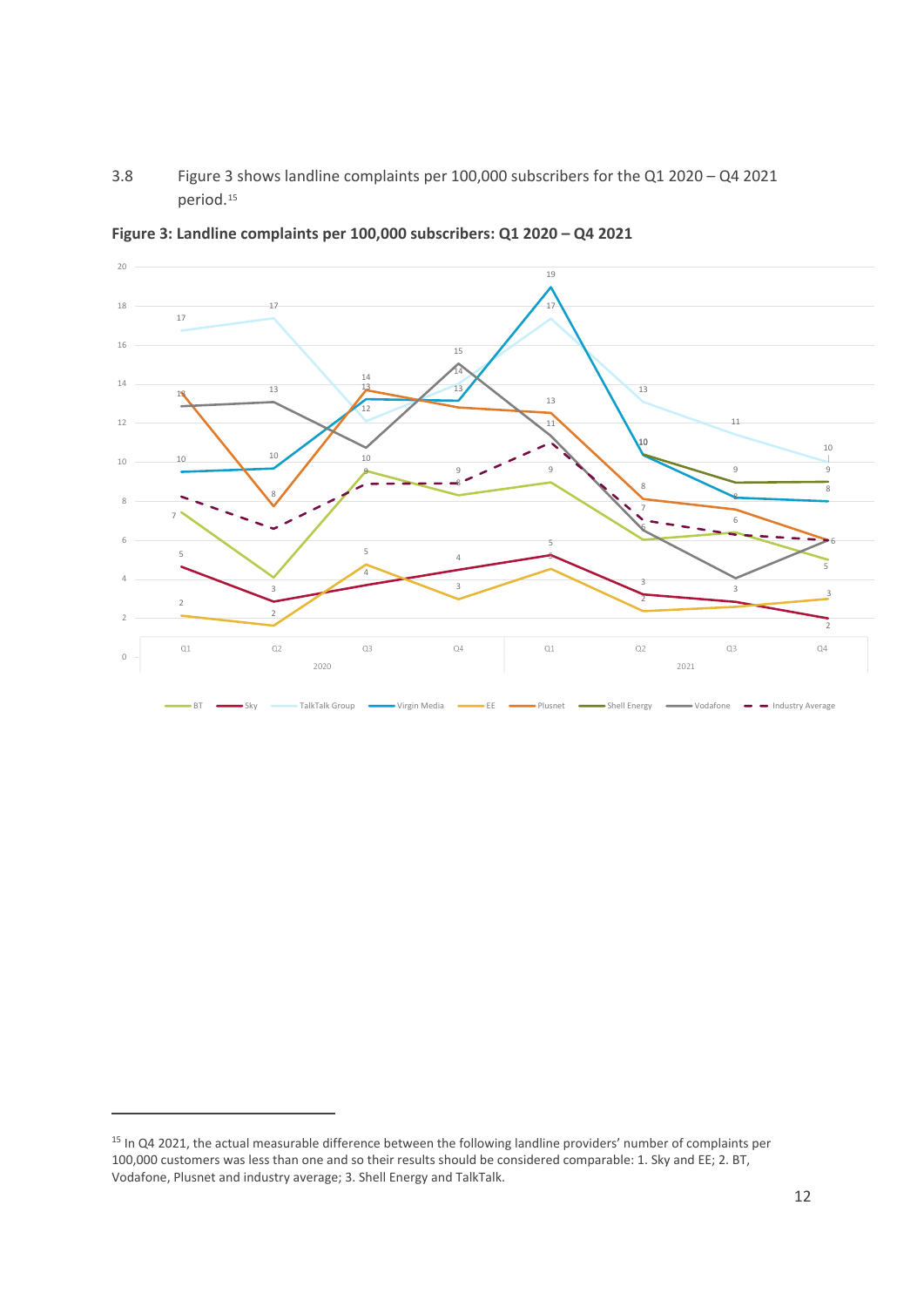3.9 Figure 4 shows pay-monthly mobile complaints per 100,000 subscribers for the Q1 2020 – Q4 2021 period.<sup>[16](#page-12-0)</sup>



**Figure 4: Pay-monthly mobile complaints per 100,000 subscribers: Q1 2020 – Q4 2021** 

<span id="page-12-0"></span><sup>&</sup>lt;sup>16</sup> In Q4 2021, the actual measurable difference between the following pay-monthly mobile providers' number of complaints per 100,000 customers was less than one and so their results should be considered comparable: 1. Tesco Mobile, Sky Mobile, EE, iD Mobile and BT Mobile; 2. Sky Mobile, EE, iD Mobile, BT Mobile, O2 and industry average; 3. iD Mobile, BT Mobile, O2, industry average, Three and Vodafone; 4. Vodafone and Virgin Mobile.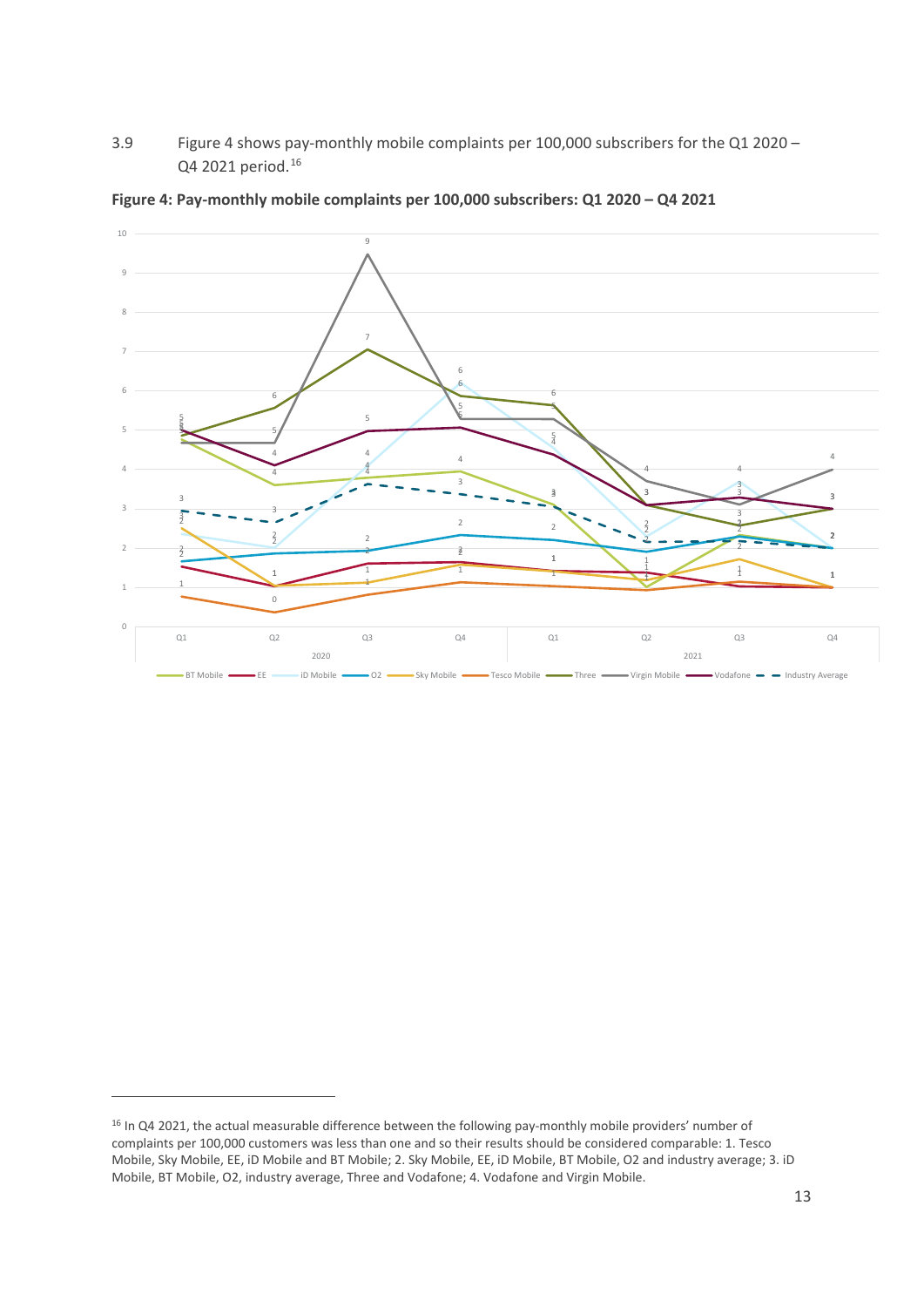3.10 Figure 5 shows pay-TV complaints per 100,000 subscribers for the Q1 2020 – Q4 2021 period.[17](#page-13-0)



**Figure 5: Pay-TV complaints per 100,000 subscribers: Q1 2020 – Q4 2021** 

<span id="page-13-0"></span><sup>&</sup>lt;sup>17</sup> In Q4 2021, the actual measurable difference between the following pay TV providers' number of complaints per 100,000 customers was less than one and so their results should be considered comparable: 1. Industry average and TalkTalk; and 2. TalkTalk and BT.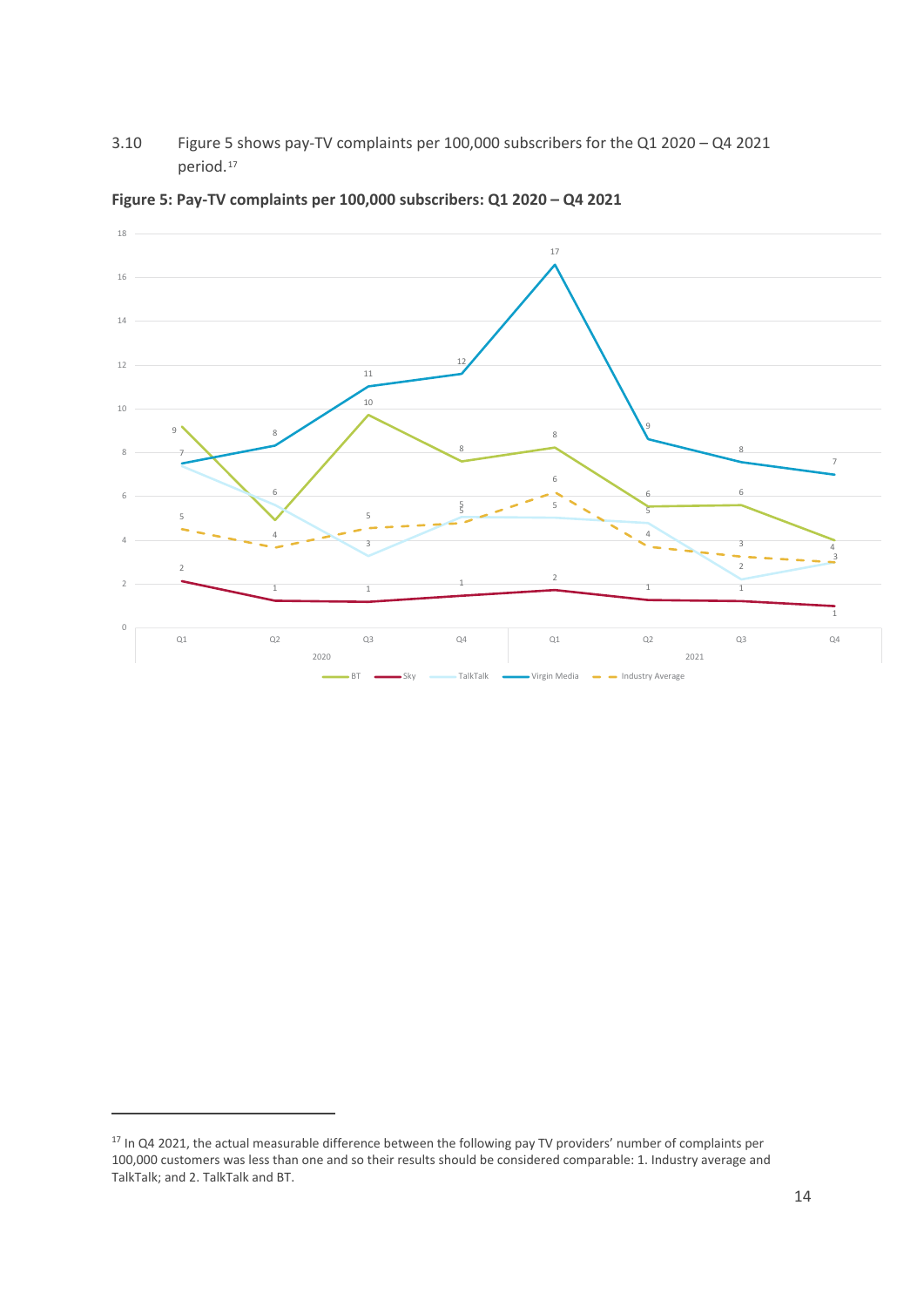# <span id="page-14-0"></span>4. Background

- 4.1 Ofcom's principal duty is to further the interests of citizens in relation to communications matters and to further the interests of consumers in relevant markets, where appropriate by promoting competition. In doing so we must have regard to the interests of consumers with respect to the price of communications services, value for money and quality of service.
- 4.2 Ofcom research suggests that people are broadly happy with their communications services. The proportion of people who were satisfied with their communications services in 2020 was 77% for landline services, 80% for broadband services and 90% for all mobile services.[18](#page-14-1) Where concerns arise, consumers typically raise their complaint with their provider in the first instance. If the provider is not able to resolve the complaint within eight weeks, or if they reach deadlock before then, the consumer can make an application to an independent Alternative Dispute Resolution (ADR) scheme. The ADR scheme can examine the complaint and make a judgement on the issue.<sup>[19](#page-14-2)</sup>
- 4.3 In addition, some consumers choose to contact Ofcom. Ofcom received over 96,051 calls, web forms, emails and letters directly from consumers in [20](#page-14-3)20/21.<sup>20</sup> Many of these contacts result in complaints and some contain more than one complaint. These complaints are likely to be made where a consumer has been unable to resolve an issue with their provider to their satisfaction. While Ofcom does not resolve individual complaints, it offers consumers advice on how they might best seek to resolve the issues raised.
- 4.4 We record complaints by service (e.g. fixed broadband or pay TV) and by provider. We use the complaints data to inform policy, enforcement and monitoring work, helping to ensure fairness for consumers.<sup>[21](#page-14-4)</sup>

# **Why publish provider-specific complaints?**

4.5 Alongside the price of communications services, there are a number of measures that may be useful to help consumers assess the quality and value for money available from providers. Since April 2011 we have published quarterly residential Ofcom complaints data by provider. We have also published research on 'customer service satisfaction', on a provider-specific basis, since 2009. The latest research was published as part of Ofcom's *Comparing customer service* report.[22](#page-14-5) That report includes additional consumer research and other metrics, broken down by service and provider, showing general levels of

<span id="page-14-1"></span><sup>&</sup>lt;sup>18</sup> Ofcom 2021[, Comparing customer service: mobile, home broadband and landline.](https://www.ofcom.org.uk/__data/assets/pdf_file/0027/218655/comparing-service-quality-2020.pdf) Note that owing to a change in methodology, the findings of this 2021 report are not comparable with previous reports except for those about complaints handling.<br><sup>19</sup> Ofcom requires all providers to be a member of an approved ADR scheme: <u>Ombudsman Services: Communications</u> and

<span id="page-14-2"></span>the Communications and Internet Services Adjudication Scheme.<br>
<sup>20</sup> [Ofcom Annual Report 2020/21,](https://www.ofcom.org.uk/__data/assets/pdf_file/0025/221686/annual-report-2020-21.pdf) p. 51.<br>
<sup>21</sup> Information on any investigation we launch as a result of complaints to Ofcom can be found in the <u>enforcement b</u>

<span id="page-14-3"></span>

<span id="page-14-4"></span>

<span id="page-14-5"></span>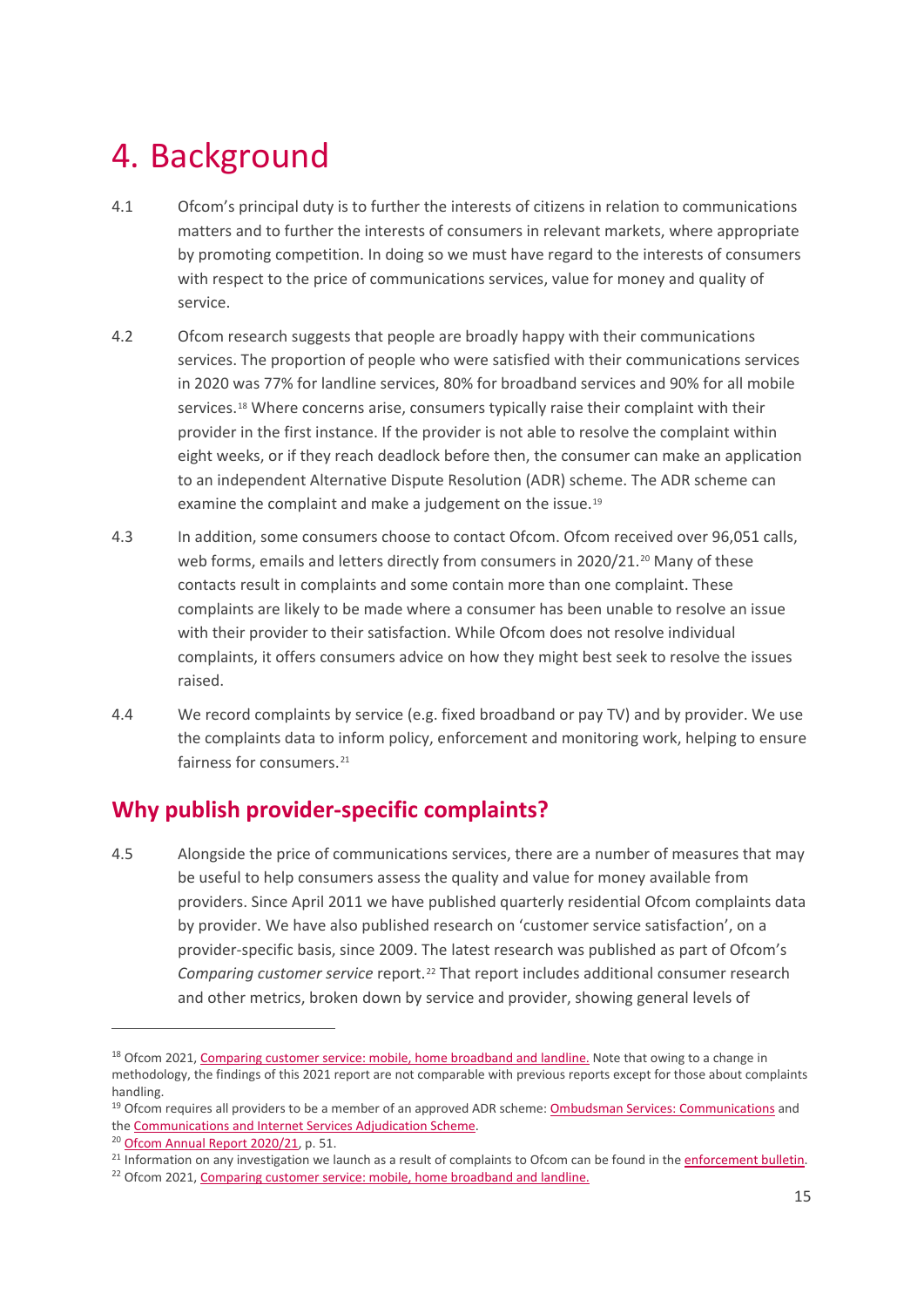consumer satisfaction, satisfaction with reliability and satisfaction with complaints handling, among other metrics.

- 4.6 We recognise that there is no single source of information that can give consumers a full picture of the relative performance of different providers. In addition, different service features will matter more for some consumers than for others. For many consumers, comparative price and network performance information is of primary importance. Ofcom has improved the information available in these areas – examples include the publication of broadband speeds research, mobile coverage maps and our scheme for accrediting price comparison calculators.
- 4.7 The publication of performance data is consistent with our statutory duty relating to transparency and our obligations as a public authority. Consumer information also plays a critical role in ensuring that competitive communications markets work for consumers. The absence of information can lead to poor purchasing decisions and inhibit switching. If such information is not readily available or is unclear, there may be a case for Ofcom to intervene in the interests of consumers. Under section 26 of the Communications Act 2003, we have a duty to arrange for the publication of such information and advice as appears to us to be appropriate to make available to consumers.<sup>[23](#page-15-0)</sup>
- 4.8 We believe that our complaints data, along with other information (for example, information on price, speeds, coverage, and contract terms) can be useful for consumers seeking to compare providers.<sup>[24](#page-15-1)</sup> We also observe that the data is of interest to intermediaries such as consumer groups, price comparison services that advise consumers, and journalists. The publication of provider-specific complaints data may act as an incentive for providers to improve their performance.<sup>[25](#page-15-2)</sup>
- 4.9 The ADR schemes that Ofcom approves, Communications and Internet Service Adjudication Scheme (CISAS) and Ombudsman Services: Communications (OS), also publish quarterly complaints information regarding their member communications providers that have a market share over 1.5%.<sup>[26](#page-15-3)</sup> Similar information is available in a number of other sectors, including for example financial services.<sup>[27](#page-15-4)</sup>
- 4.10 Taking the above into consideration, we consider that the objectives of publishing this report are to:
	- Ensure transparency of data;

<span id="page-15-0"></span><sup>&</sup>lt;sup>23</sup> Having regard to the need to exclude confidential information from publication. For the reasons set out here, Ofcom considers that, having had that regard, publication of the information in this report is appropriate.

<span id="page-15-1"></span><sup>&</sup>lt;sup>24</sup> In the **Statement for our Review of Complaints Procedures**, we stated that publishing complaints data would likely benefit consumers in respect of price, quality and value for money. We also noted that there are a number of ways for such information to be made public.

<span id="page-15-2"></span><sup>&</sup>lt;sup>25</sup> See the responses of key consumer groups to Ofcom's consultation on complaints handling procedures at: [http://stakeholders.ofcom.org.uk/consultations/complaints\\_procedures/?showResponses=true.](http://stakeholders.ofcom.org.uk/consultations/complaints_procedures/?showResponses=true) <sup>26</sup> Se[e CISAS](https://www.cedr.com/consumer/cisas/reports-2/) and Ombudsman Services quarterly case data. <sup>27</sup> See, for example, FCA complaints data.

<span id="page-15-3"></span>

<span id="page-15-4"></span>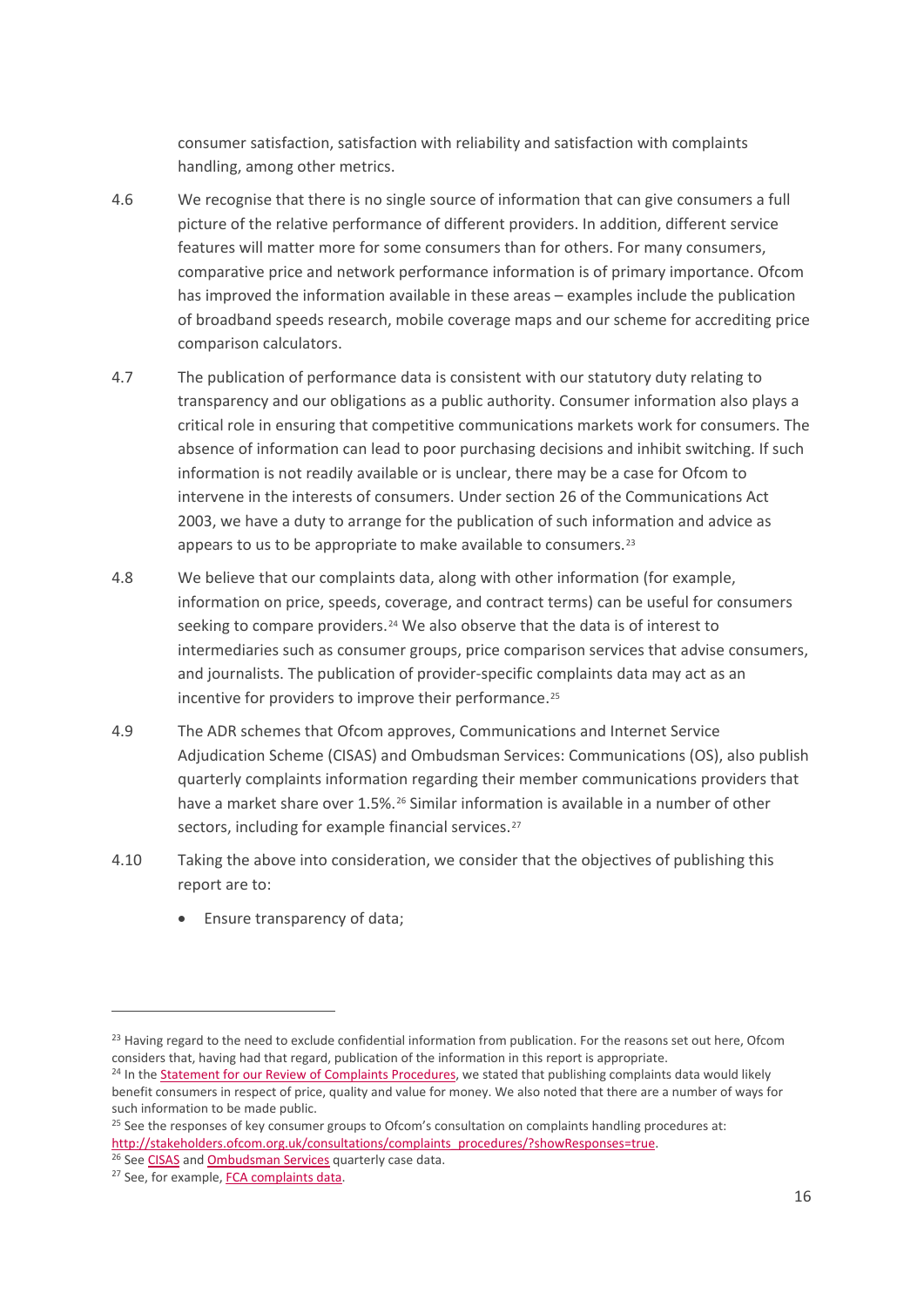- Further the interests of citizens and consumers by providing them with information that will help them facilitate and take advantage of a competitive market; and
- Incentivise improved provider performance.
- 4.11 Further information about the methodology for compiling the complaints data, including how we account for the variation in size of provider, limitations of the data and how we record complaints about bundled services, can be found in Annex 1.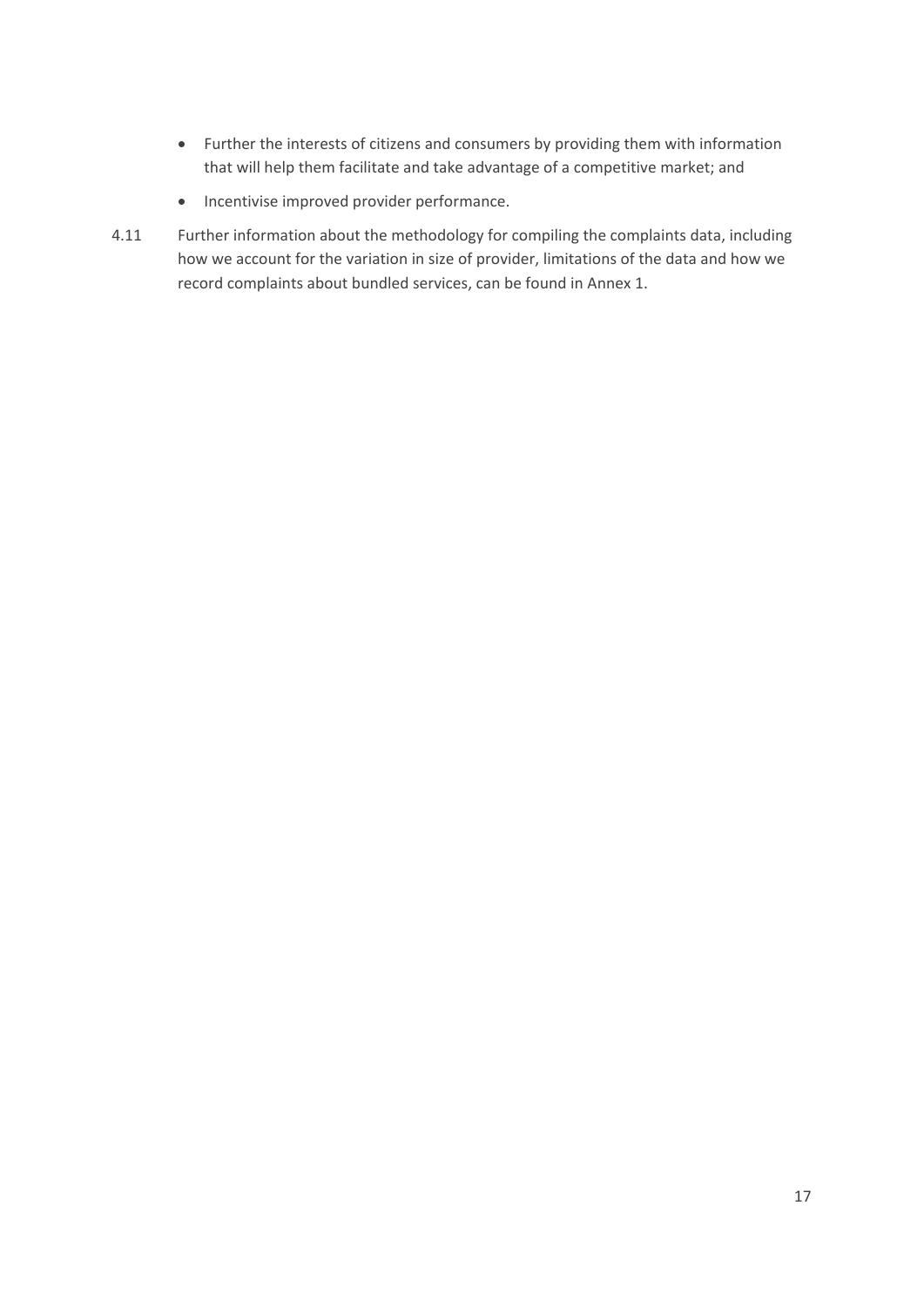# <span id="page-17-0"></span>A1. Telecoms and pay-TV complaints: detailed methodology

# **Introduction**

- A1.1 Consumers, both residential and business, can contact Ofcom with complaints<sup>[28](#page-17-1)</sup> or enquiries over the phone, by letter or through one of the dedicated complaint submission forms on our website.[29](#page-17-2) All complaints are logged by Ofcom's Consumer Contact Team, providing a record of the total complaints that Ofcom has received, as well as details on the services affected and the providers of those services.
- A1.2 In this Annex, we outline key elements of the approach we take to the publication of our complaints data.

# **Limitations**

- A1.3 When considering the information in this report, readers should note a number of important limitations that apply to the complaints information we publish. In particular:
	- The data only covers complaints that consumers have chosen to report to Ofcom and does not incorporate complaints consumers may have made directly to their providers or to other agencies (e.g. ADR schemes). As such it only provides a partial picture of complaints relating to any provider.
	- The complaints data reflects the views of consumers as reported to Ofcom and the way we record them. Ofcom has sought to ensure that its data is sound but has not checked the veracity of individual complaints.
	- Contact with Ofcom may reflect the relative (lack of) quality of complaints handling services, as well as the quality of service received. Given this, companies with poor complaints handling processes may feature more prominently than those with good complaints handling processes.
	- Ofcom may see spikes in call volumes from customers of certain providers when we publicise certain types of enforcement action (e.g. investigations, fines) or other highprofile issues arise (such as network failures or where providers make changes to their services).

<span id="page-17-1"></span><sup>&</sup>lt;sup>28</sup> A complaint is an expression of dissatisfaction made by a customer related to the communications provider's services, or to the complaint-handling process itself. Where the complaint is made to Ofcom over the phone, the consumer is asked whether their call is about an enquiry or complaint.

<span id="page-17-2"></span><sup>29</sup> Refer to[: https://www.ofcom.org.uk/complain-to-ofcom.](https://www.ofcom.org.uk/complain-to-ofcom)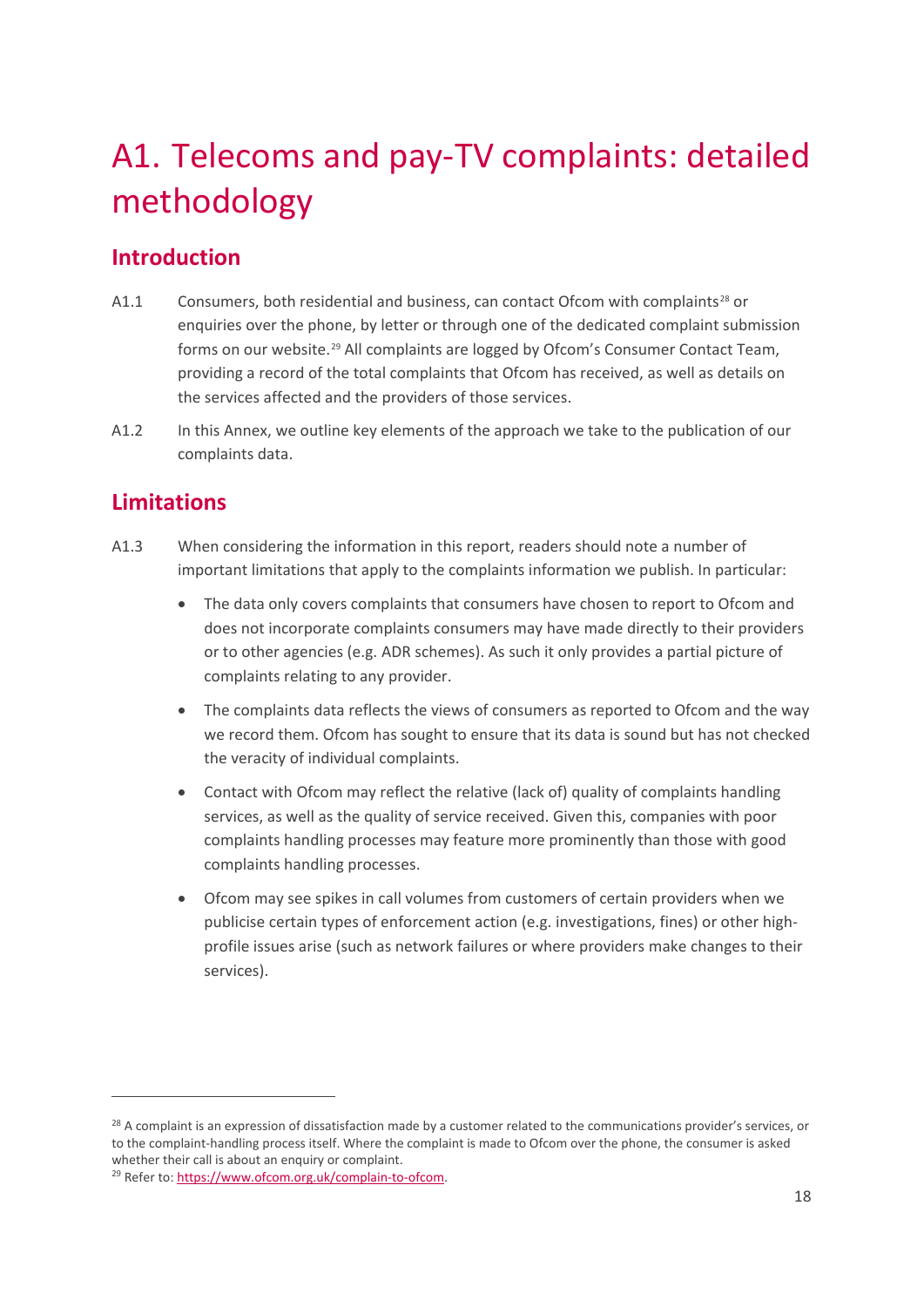• Bigger performance fluctuations are more likely for smaller operators than larger operators because of the smaller numbers of subscribers against which complaints are measured for these operators. This should be taken into account when observing shorter term movements in the data.

### **Scope of the data published**

- A1.4 We collect complaints data across a wide range of services: broadcasting, telecoms, other spectrum uses and post.<sup>[30](#page-18-0)</sup>
- A1.5 The focus of this publication is complaints made by residential consumers in relation to landline, fixed broadband, pay-monthly mobile telephony and pay-TV services.<sup>[31](#page-18-1)</sup> As consumers complain to Ofcom about a wide range of issues, $32$  we have considered carefully the way we record complaints and what level of data would be useful and robust enough for publication.
- A1.6 In any single call to Ofcom, or other contact with us, a consumer may complain about one or more separate matters. If they complain about two separate matters (e.g. billing and complaint handling) relating to one service (e.g. fixed broadband), we record that as two complaints. Where they complain about more than two matters, we generally record only the two most serious ones per service unless it is not possible to determine this through discussion with the consumer (e.g. the contact is made by letter) or the consumer specifically requests that all their complaints are logged. Complainants raising more than two matters relating to the same service account for around 1% or less of total complainants for each service.
- A1.7 In general, we record up to two complaints per service per contact. An average of 1.5 complaints were recorded per consumer contact with Ofcom in 2020.
- A1.8 The four services covered in this publication are:
	- Fixed broadband, which includes copper-based ADSL<sup>[33](#page-18-3)</sup> services, cable services and fibre services;
	- Pay-monthly mobile services; $34$
	- Landline services, which includes complaints against companies that offer both line rental and calls as well as those that supply calls only services; and
	- Pay TV, which includes complaints relating to access to the service but not complaints about the content delivered over the pay-TV service. This category includes services

<span id="page-18-0"></span> $30$  We publish complaints about the content of programmes broadcast on television by provider in ou[r Broadcast and On-](https://www.ofcom.org.uk/about-ofcom/latest/bulletins/broadcast-bulletins)[Demand Bulletin.](https://www.ofcom.org.uk/about-ofcom/latest/bulletins/broadcast-bulletins) Spectrum complaints cannot be reported in more detail as the majority of complaints are about individual instances of interference.

<span id="page-18-1"></span><sup>&</sup>lt;sup>31</sup> Ofcom records business and residential telecoms complaints separately, based on how the individual identifies their contract type when reporting the complaint.<br><sup>32</sup> We currently record over 186 different categories of telecoms complaints.

<span id="page-18-4"></span><span id="page-18-3"></span><span id="page-18-2"></span><sup>&</sup>lt;sup>33</sup> Asymmetric Digital Subscriber Line (i.e. broadband over a copper line to the street cabinet and the premises).<br><sup>34</sup> Mobile pay-monthly services will include complaints about use of data through a mobile handset but do dongles or data cards.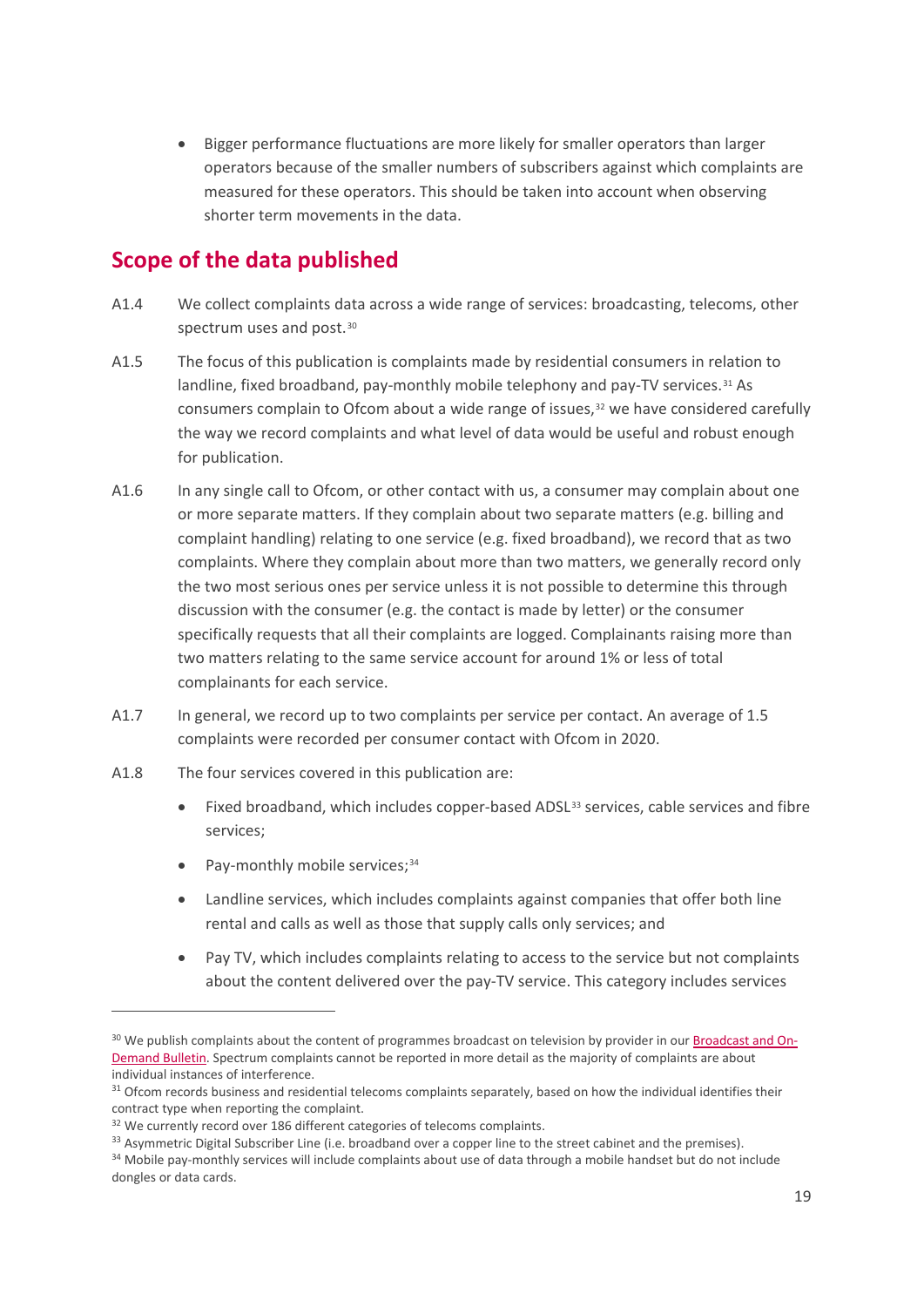provided over cable, satellite, digital terrestrial television or over a dedicated broadband connection.

#### **Complaints about bundled services**

- A1.9 Many consumers choose to purchase a bundle of services from one provider (for example, landline with a fixed broadband service). Any issues that subsequently arise may affect one or more of those services and this influences how a complaint may be recorded by us.
- A1.10 The approach we take when recording complaints received from consumers who take a bundle of services from a provider is as follows:
	- If the complaint only relates to one of the services in the bundle, the complaint is recorded against that single service only. For example, if a consumer has fixed line telephony and fixed broadband as part of a bundle and complains about slow broadband speeds, the complaint would be logged against the broadband service only as it is this aspect of the service that is causing the problem.
	- If the complaint is about an issue that affects a number of services in a bundle, the complaint is recorded against each affected service for that provider. For example, if a consumer complains about being mis-sold a triple play service, the complaint will be counted as a fixed telephony, fixed broadband and as a pay-TV complaint for that provider.
- A1.11 This approach enables us to have a record of all complaints received by provider and by service. As we publish total complaints by provider for each service, but not across the services in aggregate, the complaints are not double-counted.

#### **Complaints about transfers to unknown providers**

A1.12 If a consumer is unexpectedly told by their existing provider that a request has been made to transfer their service to another provider, they may complain to Ofcom without knowing the name of the new provider.<sup>[35](#page-19-0)</sup> In these circumstances Ofcom refers the case to Openreach to find out recent activity on the line, including applications to transfer and completed transfers. If a request for a transfer has been made by another provider, the complaint is recorded against that other provider. If no request for a transfer has been made, then the complaint is recorded against the existing provider.

#### **Focus on the largest providers**

A1.13 Ofcom records complaints that it receives about any provider in the UK. The size of individual providers varies greatly, as does the number of complaints received. As a result,

<span id="page-19-0"></span><sup>&</sup>lt;sup>35</sup> Their existing provider may not have visibility of the new provider either and may only be aware that a request has been made to take over the service.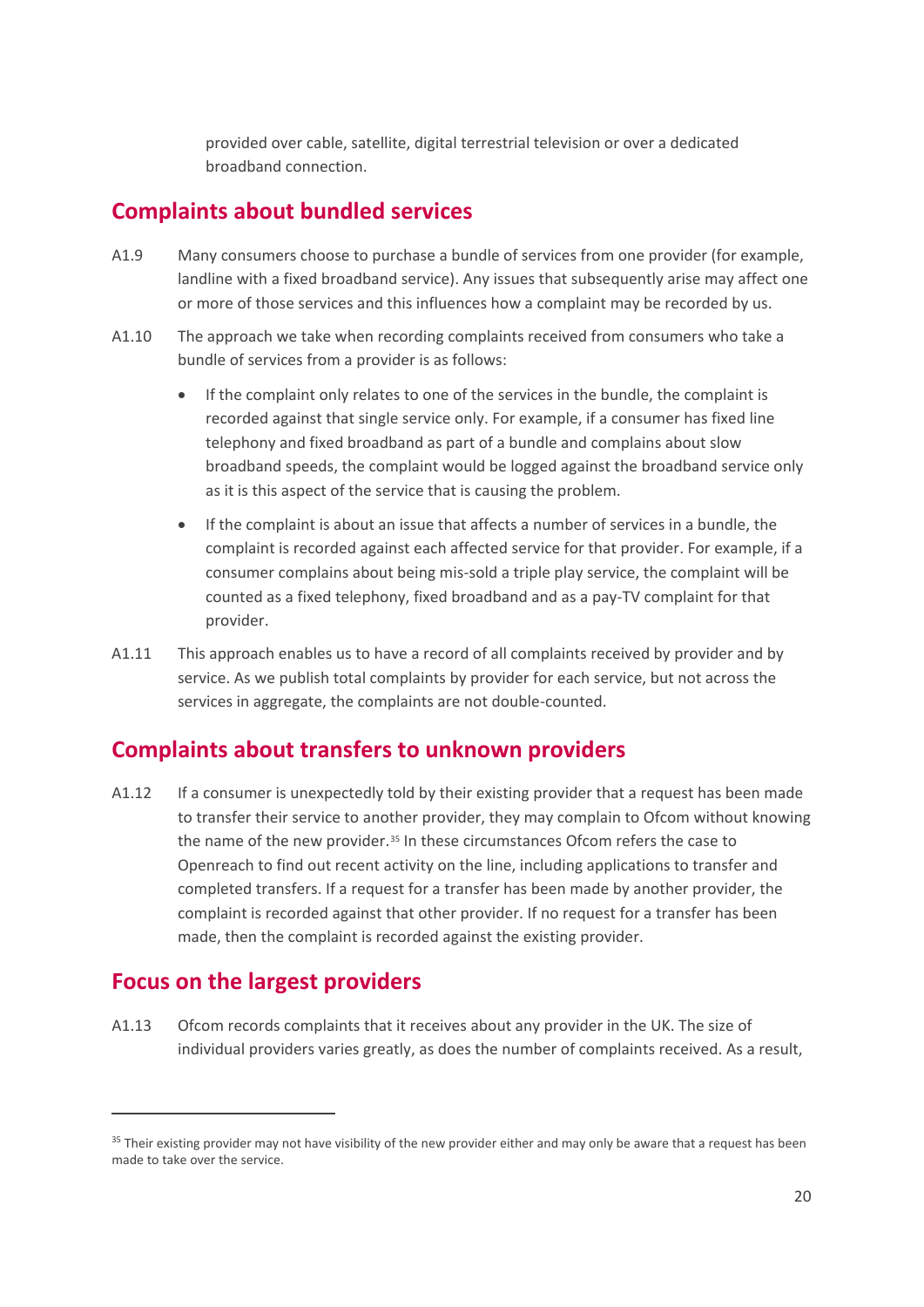to ensure that this report covers as many providers as reasonably practicable, we adopt a criterion to help us decide which providers are included in the report.

- A1.14 Following a review,<sup>[36](#page-20-0)</sup> from Q2 2014 onwards this report now generally includes complaints data for those providers which, for the service being reported, have a stable market share of 1.5% or more in relevant market.  $37A$  $37A$  provider will generally  $38$  be removed from the report if its market share has dropped below 1.5% for four consecutive quarters.
- A1.15 For providers included in the reporting for periods before Q2 2014, we have not retrospectively adjusted the previous generally applied publication criteria for inclusion (i.e. having a 4% market share and regular generation of at least 30 complaints per month). Therefore, the previous criteria still apply to those reports.
- A1.16 The current scope of the report encompasses the providers set out in Table 1 below. Together, these providers account for at least 90% of each market covered.[39](#page-20-3) For the purposes of this report, we collate complaints by individual subsidiaries and brands (we consider different brands owned by a single provider separately).

| <b>Fixed broadband</b>    | <b>BT</b>                  |
|---------------------------|----------------------------|
|                           | <b>EE</b>                  |
|                           | Plusnet                    |
|                           | Shell Energy <sup>40</sup> |
|                           | Sky                        |
|                           | <b>TalkTalk Group</b>      |
|                           | Virgin Media               |
|                           | Vodafone                   |
| <b>Pay-monthly mobile</b> | <b>BT Mobile</b>           |
|                           | EE <sup>41</sup>           |
|                           | iD Mobile                  |
|                           | O <sub>2</sub>             |
|                           | Sky Mobile                 |
|                           | <b>Tesco Mobile</b>        |
|                           | Three                      |
|                           | Virgin Mobile              |

**Table 1: Providers included in this publication**

<span id="page-20-0"></span> $36$  For publications up to, and including, Q1 2014, providers were generally included in the report if they had a relevant market share of 4% and regularly generated more than 30 complaints per month. See our Q2 2014 report for further detail.

<span id="page-20-1"></span><sup>&</sup>lt;sup>37</sup> In the absence of exceptional circumstances, in which, should they apply, we may take a different approach. From time to time, new providers may join the group of those whose market share is above 1.5%. New providers will generally be added to the report after a period in which their market share has consistently been above that threshold, such that it should be considered a stable market share above that mark.<br><sup>38</sup> In the absence of exceptional circumstances.<br><sup>39</sup> At least 87% of market for landline services, 94% for fixed broadband, 98% for pay-monthly mobile telephony

<span id="page-20-3"></span><span id="page-20-2"></span>for pay TV.

<span id="page-20-4"></span><sup>&</sup>lt;sup>40</sup> Shell Energy purchased Post Office's telephony and broadband business in March 2021. In this report, Q4 2021 complaints statistics for Shell Energy include complaints from a number of former Post Office customers who are served by Shell Energy.

<span id="page-20-5"></span><sup>&</sup>lt;sup>41</sup> This includes Orange, T-Mobile and 4GEE.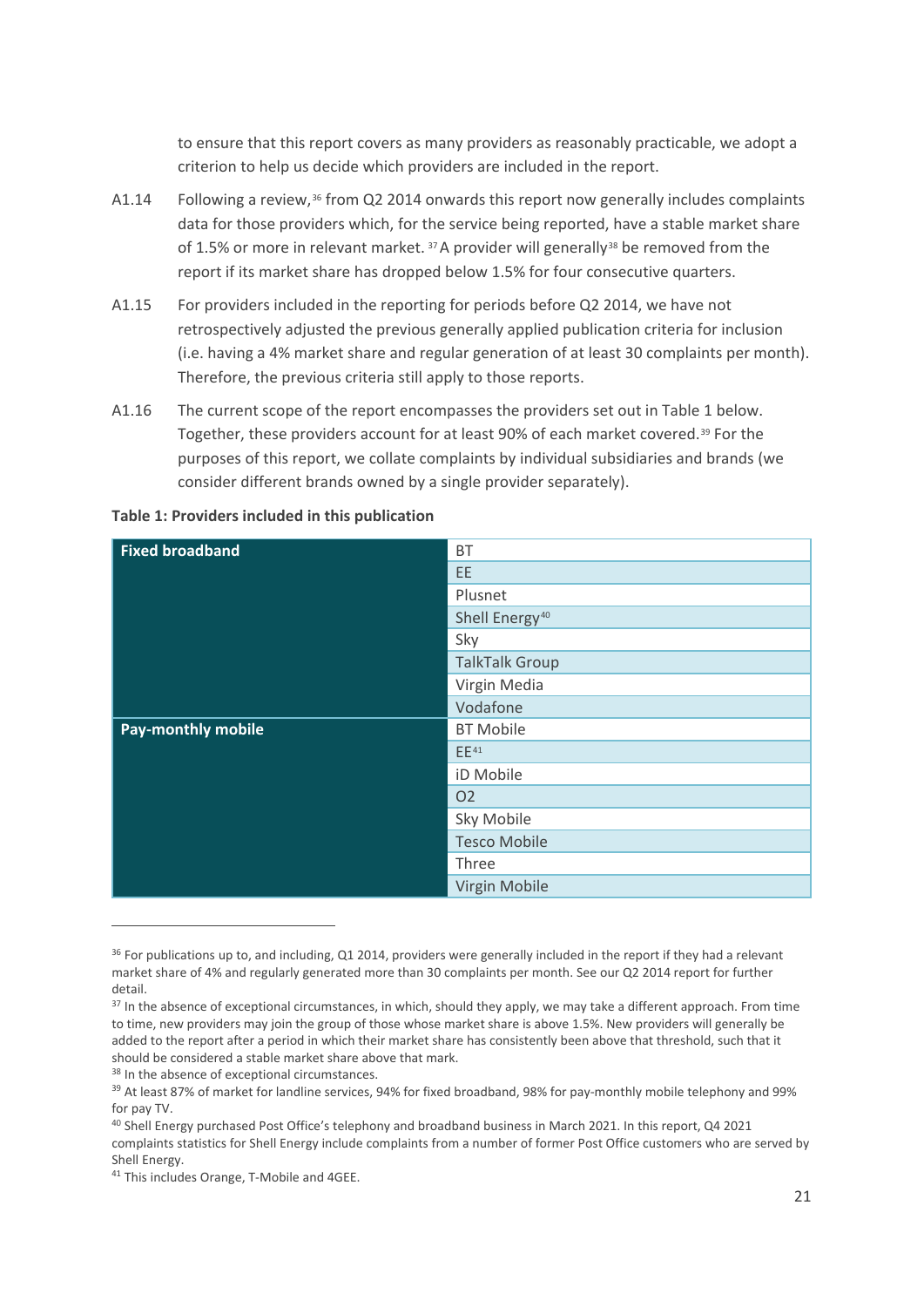|          | Vodafone                   |
|----------|----------------------------|
| Landline | <b>BT</b>                  |
|          | EE                         |
|          | Plusnet                    |
|          | Shell Energy <sup>42</sup> |
|          | Sky                        |
|          | <b>TalkTalk Group</b>      |
|          | Virgin Media               |
|          | Vodafone                   |
| Pay TV   | <b>BT</b>                  |
|          | Sky                        |
|          | <b>TalkTalk Group</b>      |
|          | Virgin Media               |

# **Aggregating data**

A1.17 For pay-monthly mobile we present data for Orange, T-Mobile and 4GEE in an aggregated form. The charts throughout the report refer to this data as 'EE'.

# **Complaints as a proportion of subscribers**

- A1.18 Given the variation in size of providers, we publish complaints as a proportion of providers' relevant subscriber base to put complaints numbers into context and to help ensure the data is more meaningful for consumers.
- A1.19 To achieve this, we use the number of residential subscriptions<sup>[43](#page-21-1)</sup> provided to Ofcom by the operators in question. We do not collect these returns for pay-TV providers. To calculate pay-TV complaints per 100,000 subscribers, we use customer data from the providers' own published investor reports or, if they are not in the public domain, we request them from providers directly.
- A1.20 We understand from providers that quarterly subscription data is generally more robust than monthly data<sup>[44](#page-21-2)</sup> and therefore we use quarterly data to calculate the complaints data.
- A1.21 There are some differences in the methodologies providers use to compile subscriber figures that they supply to Ofcom. We conduct regular checks to ensure that providers' subscriber figures used in the report are comparable and we will continue to monitor this.
- A1.22 In instances where there is little material difference between operators' complaint levels, for example an absolute difference between providers complaints per 100,000 subscriber figures of less than 1, we treat their performances as equivalent.

<span id="page-21-0"></span><sup>42</sup> Shell Energy purchased Post Office's telephony and broadband business in March 2021. In this report, Q4 2021 complaints statistics for Shell Energy include complaints from a number of former Post Office customers who are served by Shell Energy.

<span id="page-21-2"></span><span id="page-21-1"></span><sup>&</sup>lt;sup>43</sup> Note that it is possible for an individual to have more than one subscription.<br><sup>44</sup> Particularly where the quarterly data is reported externally.